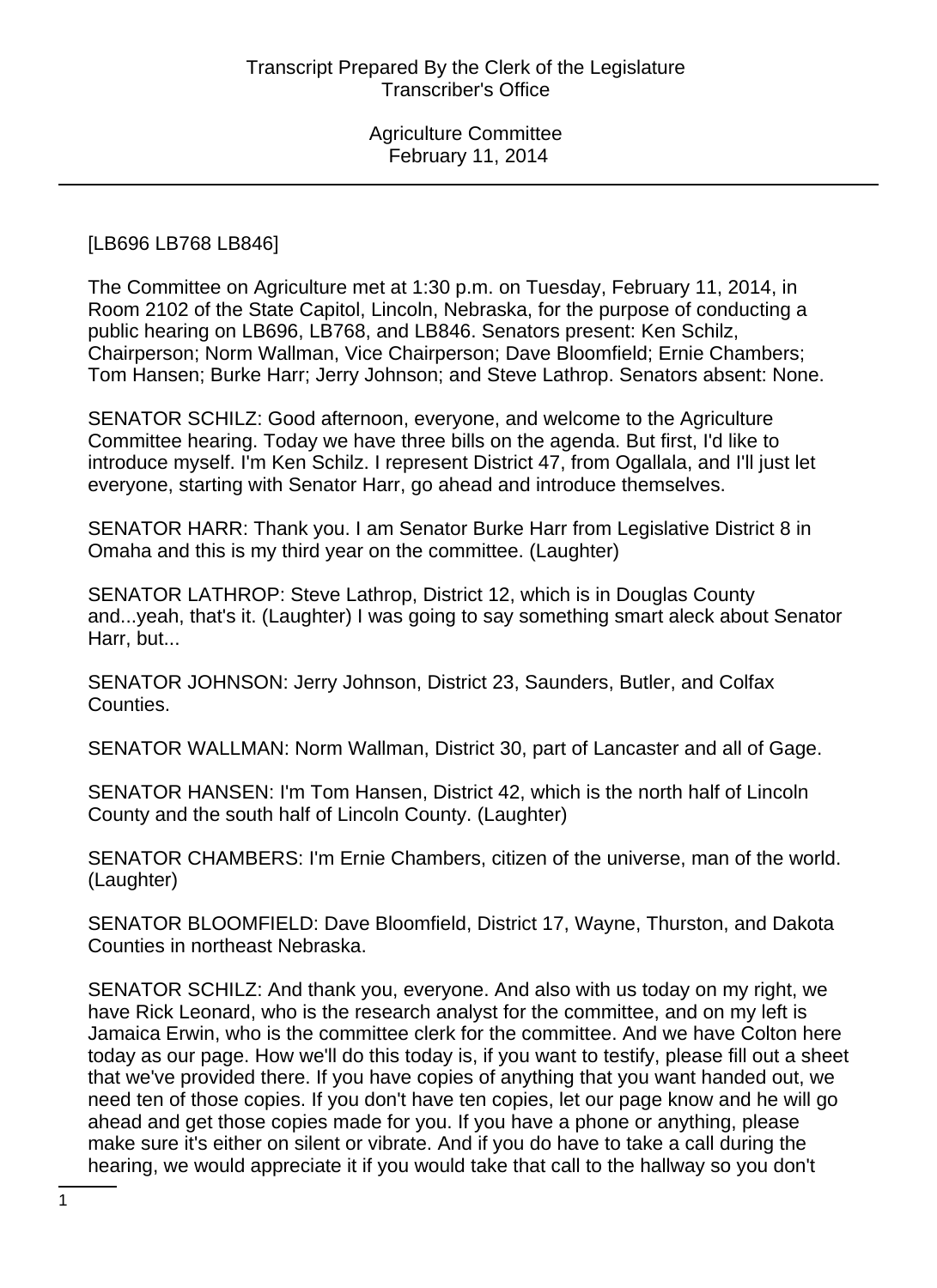Agriculture Committee February 11, 2014

bother anybody that's testifying. During testimony, we'd appreciate no outward signs of support or opposition to the bill, so keep your hand-clapping or your cheering to none, if you would. I guess with that...oh, yeah, today we will go ahead and use the lights. We'll have five minutes, so you'll have four minutes to introduce or to give your testimony, and then we'll turn on the yellow light and you'll have one minute left after that, and then when the red light comes on we would appreciate you tying up your testimony and wrapping it up. And if you go too long, I will ask you to stop; so I would appreciate that. And with that, our first bill on the agenda today is LB696, I believe. And with that, I think Senator Haar is here to open on that. Welcome, Senator Haar, to the Ag Committee.

SENATOR HAAR: (Exhibits 1, 1a, and 1b) Thank you very much, Chairman Schilz. I tried to tell the people I brought to the hearing what a serious committee this was and then I'll try to explain all the laughter later. (Laugh) I'm going to start with a fairly short introduction and maybe a little bit longer closing. The purpose of this bill is to protect children, especially during early fetal development. BPA, and you'll hear much more about this today, is a chemical found in plastics for which there are strong indicators that it's a toxin and may cause birth defects. This bill is designed to protect children and pregnant women who are most susceptible to BPA. Fundamentally, this bill will expand a ban on BPA and provide a right to know to all consumers so they may make a choice to protect their own health. One of the things you'll hear today, of course, is, you know, there's not 100 percent certainty about some of these things. What we're asking for is that parents have the right to know what's in the products they're buying and the containers containing those products. Currently, the U.S. Environmental Protection Agency bans BPA, which is Bisphenol A, in baby bottles, sippy cups, and baby formula containers. This legislation requires, starting January 1, 2015, it would ban BPA in any reusable food or beverage container. Starting January 1, 2016, it bans BPA in any food packaging marketed or intended for children, and then it prohibits replacing BPA with any other carcinogen or reproductive toxin. And then starting January 1, 2016, it would require all food packaging that contains BPA to display a label on the front of the package stating, this package contains Bisphenol A, a chemical that may harm fetal development which can leach into the food. Any person violating the law is subject to a \$10,000 fine enforced by Nebraska Department of Environmental Quality. I consider this a healthy babies bill and the right to know what's in the products you buy. [LB696]

SENATOR SCHILZ: Thank you, Senator Haar. Any questions? Senator Harr. [LB696]

SENATOR HARR: Have any other states outlawed BPA? [LB696]

SENATOR HAAR: Well, first of all, the EPA has banned it in the things that you see there. Then there are other states that have started to go down this road we're talking about. And the other thing is that some companies...one of the things this bill talks about, for example, is that you'd have to label because BPA is used in many can liners. And there are actually some companies now that are starting to do that. So really, the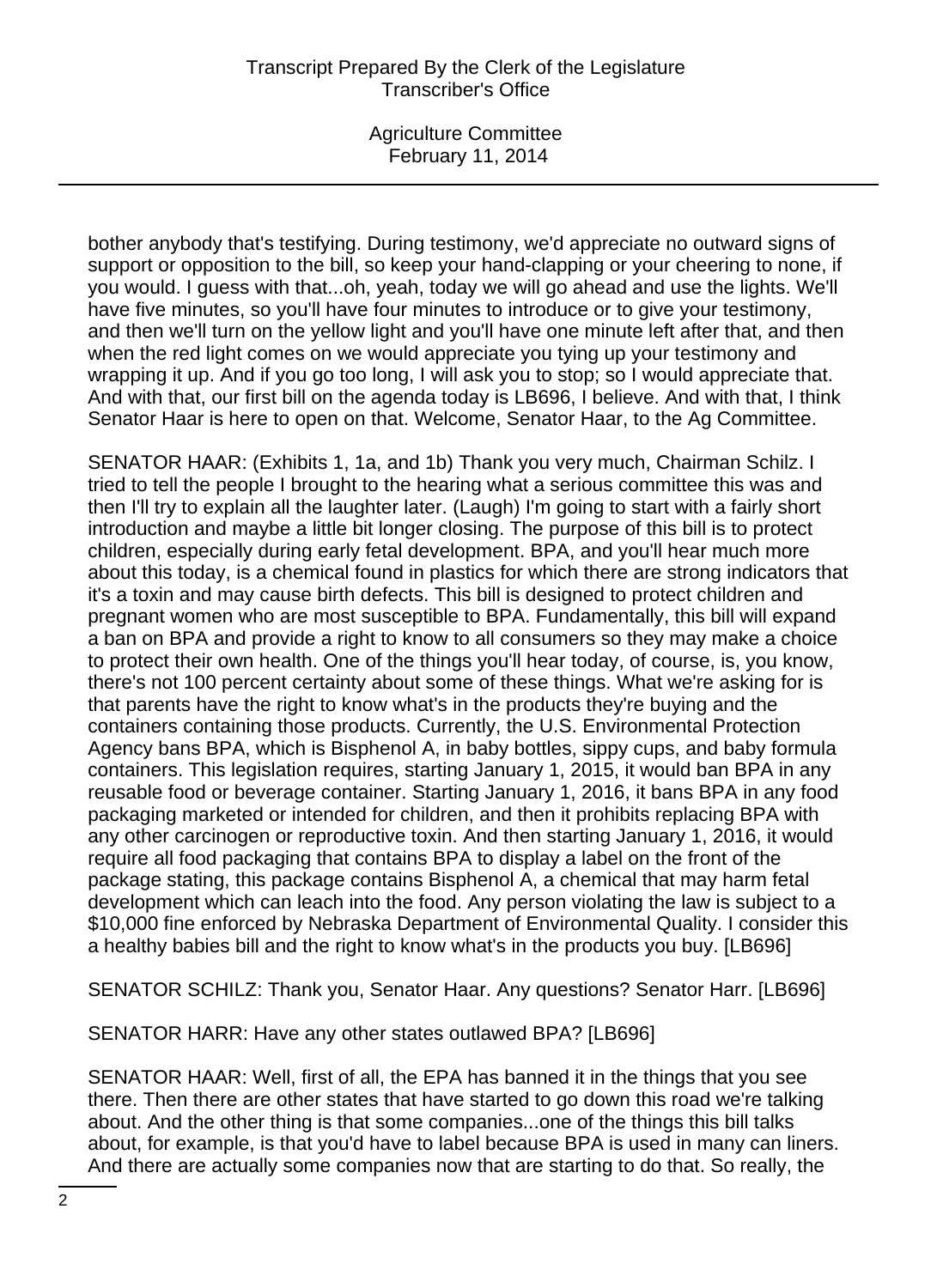goal would be to join with other states that are going down this road, and eventually manufacturers will just say it's not worth using. [LB696]

SENATOR SCHILZ: Senator Bloomfield. [LB696]

SENATOR BLOOMFIELD: Thank you. [LB696]

SENATOR HAAR: Yes. [LB846]

SENATOR BLOOMFIELD: I'm just a little curious how this happened to end up in the Ag Committee instead of maybe Health and Human Services. [LB846]

SENATOR HAAR: Well, I was at first. The reason it's come to this committee is because this committee has the responsibility of labeling in containers, isn't that correct? And so we kind of went back and forth with, you know, Health and Human Services; but you have some of the expertise in this committee already dealing with that, so. [LB696]

SENATOR SCHILZ: Thank you. Any other questions? Senator Lathrop. [LB696]

SENATOR LATHROP: Can you tell me what...are these the plastic bottles people carry around all the time, the ones that they refill themselves? [LB696]

SENATOR HAAR: Yeah, okay. [LB696]

SENATOR LATHROP: Is it all of them? Can you describe what this looks like to me, the consumer? [LB696]

SENATOR HAAR: Well, you can't see it. I mean it's in the plastic... [LB696]

SENATOR LATHROP: No, but the water bottles you're talking about. Is that what we're talking about, water bottles, or...? [LB696]

SENATOR HAAR: Oh, this...for example, if you look at the EPA has banned baby bottle and sippy cups, those kinds of things, and if you're a sportsman of any kind, you probably have a water bottle and you notice that some of them now say BPA free, but many of them, if it doesn't have that label on, it may or may not have BPA in it. [LB696]

SENATOR LATHROP: But that's what it is, it's the hard plastic bottle that people fill with water and carry around? [LB696]

SENATOR HAAR: It's a chemical in that plastic, that's correct. [LB696]

SENATOR SCHILZ: Thank you, Senator Lathrop. Senator Bloomfield. [LB696]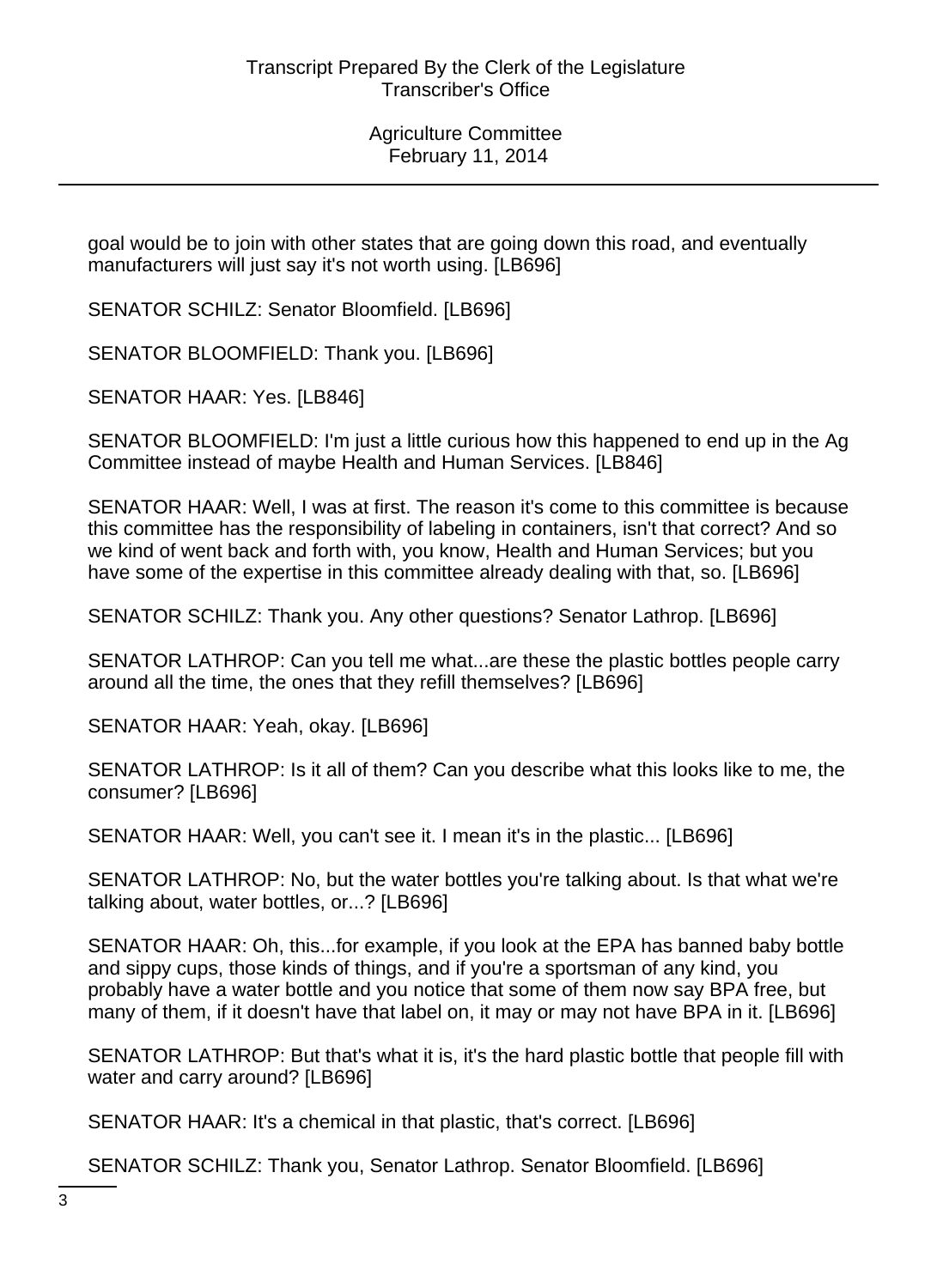SENATOR BLOOMFIELD: Senator Haar, does...I know they did at one time, but isn't that put in also some milk bottles and some pop bottles and some of that stuff? [LB696]

SENATOR HAAR: Oh, yes. Yeah, it is. [LB696]

SENATOR BLOOMFIELD: So it's in...as I understand it anyway, it can be in bottles that you buy food in already; it's not just in these refillable containers, am I right? [LB696]

SENATOR HAAR: That's correct. And the thing that we're asking for labeling would be, it's used in many can liners. So some of the stuff you buy at the grocery store in a can, it may or may not have BPA in the lining of that can. And since there's this potential that it causes birth defects and so on, parents should be able to know whether the can that they're buying their food in contains BPA, because BPA is known to leach into...is to leach out of liners, leach out of the plastic. And I think we'll hear this later that it's ubiquitous. We all, pretty much, if we would have a blood test would have some BPA in our bloodstream. [LB696]

SENATOR BLOOMFIELD: And again, if I'm not mistaken, and maybe there are people behind you and maybe you know, doesn't this have a breakdown period where it gets worse as it gets older? [LB696]

SENATOR HAAR: Actually my understanding is that with BPA, the body breaks...okay, two things. [LB696]

SENATOR BLOOMFIELD: No, I mean the bottle itself, yeah. [LB696]

SENATOR HAAR: Oh, in the product itself. That I'm not aware of. [LB696]

SENATOR BLOOMFIELD: Okay. [LB696]

SENATOR HAAR: In the body it breaks down fairly quickly, but...and so we excrete it on a regular basis; but if we were tested, we'd all have it in our bloodstream. [LB696]

SENATOR BLOOMFIELD: Okay. Thank you. [LB696]

SENATOR HAAR: Yes. [LB846]

SENATOR SCHILZ: Thank you. Senator Hansen. [LB696]

SENATOR HANSEN: One quick question. Thank you, Senator Haar. What about plastic milk bottles, plastic...not plastic, cardboard that also has a liner in them, something in the liner? [LB696]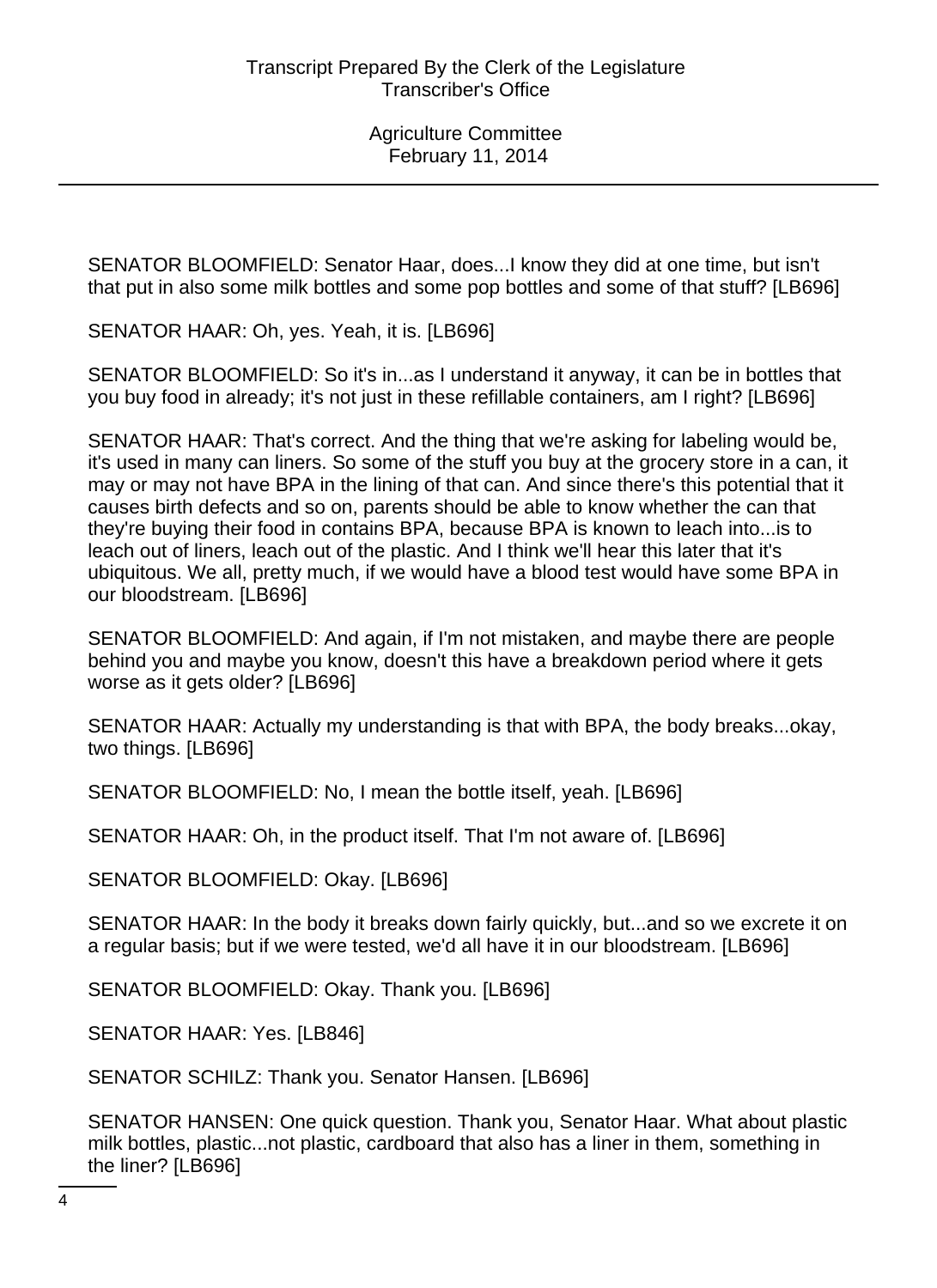SENATOR HAAR: Yeah, good question. I'm not aware of that. Again my understanding from a chemical standpoint, that BPA is added to plastics to give it elasticity. So, you know, it's added to some plastic things to make them more plastic, more pliable. I don't know if that's the purpose in the thing you're talking about like when I buy milk... [LB696]

SENATOR HANSEN: There's some liner in it, but I don't know what it is. [LB696]

SENATOR HAAR: Yeah, yeah. [LB696]

SENATOR SCHILZ: Thank you, Senator Hansen. Any other questions for Senator Haar? Senator Haar, thank you. Will you stay around to close? [LB696]

SENATOR HAAR: Yeah, I will. And just one further comment on that. One of the things about this bill, it's a right to know. So, I mean, you ask a really good question: where does this stuff show up? And my bill would say, at least in terms of cans of food that you buy, you'd be able to know if that's in the can liner or not; because right now, who knows. Thank you very much. [LB696]

SENATOR SCHILZ: Thank you, sir. At this time we'll begin with proponent testimony, so anybody in favor of LB696 please come forward. Good afternoon. [LB696]

STACEY SKOLD: Good afternoon. My name is Stacey Skold. I'm originally from Lincoln. I've worked at the university. [LB696]

SENATOR SCHILZ: Ma'am, I don't mean to stop you and I forgot to say this, but if you would, could you please state and spell your name for the record, please. [LB696]

STACEY SKOLD: Absolutely. Stacey, S-t-a-c-e-y, Skold, S-k-o-l-d. [LB696]

SENATOR SCHILZ: Go ahead. Thank you. [LB696]

STACEY SKOLD: I'm originally from Lincoln. I've worked at the university and I'm currently a Ph.D. student researching flame retardants in the textile industry; but, most importantly, I'm here as a parent and as a very concerned parent. After moving from Chicago to Lincoln, my husband and I had our first child in 2004. The experience transformed our lives in countless ways, some expected and some unexpected. At that time BPA and other chemicals were very far from our minds. Like all parents, we wanted to have a healthy baby and made the decision to breastfeed our child months before she was born. Ultimately, the pumping became our primary means of providing her nourishment, and I did this every three to four hours a day and night, and stored the milk in Evenflo bottles. We did this for 14 months and began to see our daughter facing challenges: her growth, her breathing, her eating, her digestion, her walking and her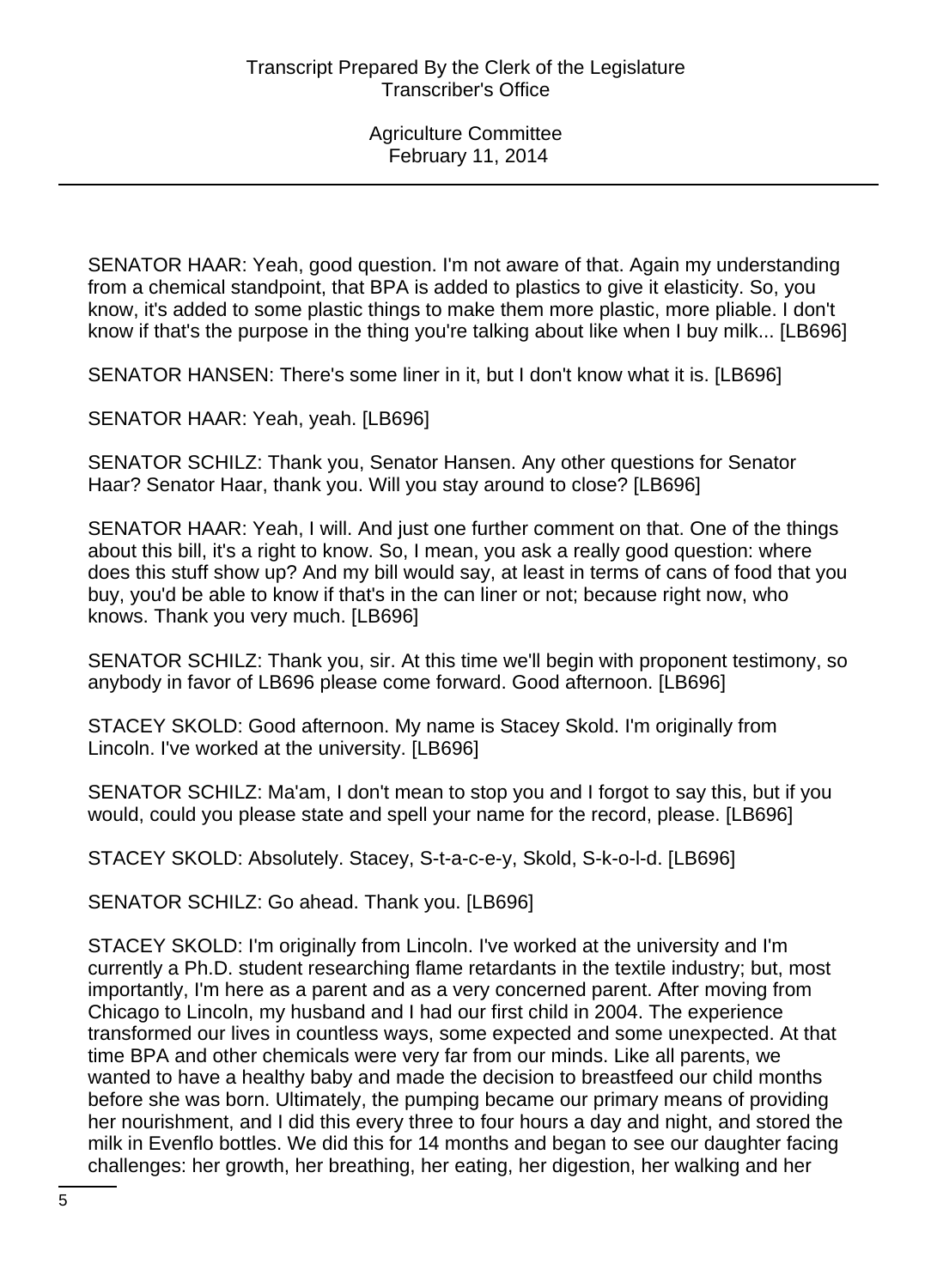Agriculture Committee February 11, 2014

talking. She even had trouble recovering from a cold. Before she was two, we had experienced hospital visits and were giving her breathing treatments on a regular basis. Life with an infant and toddler is full of challenges, but these were issues we could not fully explain nor ones we or the doctors could fix. During this time I began researching our situation, and to my surprise what consistently presented itself was her endocrine system and how pervasive endocrine disruptors or hormone disruptors were in our world. The endocrine system or hormone system regulates all biological processes in the body from conception through adulthood and includes the brain, nervous system, reproductive system, metabolism, and blood sugar levels. The female ovaries, male testes, pituitary thyroid, and adrenal glands are all hormone glands. BPA, phthalates, and flame retardants are considered the three of the most pervasive endocrine disruptors today. BPA was first used in the 1930s as a synthetic estrogen and is found today in hard plastics, as Senator Haar mentioned, in food containers, cups, and in toys, epoxy resins or linings in cans, and related flame retardants are used to treat mattresses, baby and toddler sleepwear, among other things. Approximately six pounds of BPA are produced for every American each year. With a little more digging, I soon learned that the Evenflo bottles I used for the breast milk contained BPA, as did some of her pacifiers and numerous toys that she often put in her mouth. In addition, her new mattress, bedding, and sleepwear were treated with flame retardants. It was hard to think of something in her world that did not contain endocrine disruptors. Upon further reflection, I also realized that my water bottle I drank from during work was more than likely made from polycarbonate BPA plastic, thus contributing to her prenatal exposure. It seemed that what we spent a lot of time doing to help nurture our daughter could be contributing to her health problems. Not only was she suffering but this realization impacted our confidence as parents and consumers, and took a toll on our family. We were fighting a war with this invisible enemy. As a result, I quit my job early in 2005 and began focusing on her health and creating a safe home environment full time. This meant changing what we bought, where we shopped, what we ate, how we prepared it. I researched her toys, clothes, and food and containers. Our kitchen had charts identifying the different plastic codes so that I could attempt to identify what our objects were made from...our food objects were made from. Granted, BPA labeling has improved since then and the Food and Drug Administration has recently banned BPA in baby bottles and sippy cups. But even with these changes, BPA and phthalates are still ever-present in food and beverage cans, utensils, water bottles, thermal copy paper, and some dental sealants. While our daughter now has fewer visits to the doctor, her health is still a big issue in our family. She is on thyroid medication, uses two inhalers, and deals with severe asthma, an illness that grew by 28 percent from 2001 to 2011, so says the CDC. In addition, she began experiencing early puberty close to her ninth birthday. A New York Times article from 2012 addressed puberty starting before the age of ten as the new normal, with girls starting as early as six years old. I now have a ten-year-old who wears a training bra and plays with her animal and farm toys. This gap between her physical and mental and emotional maturity has been confusing for her and has impacted her self-esteem. In a sense, she and her family have been robbed of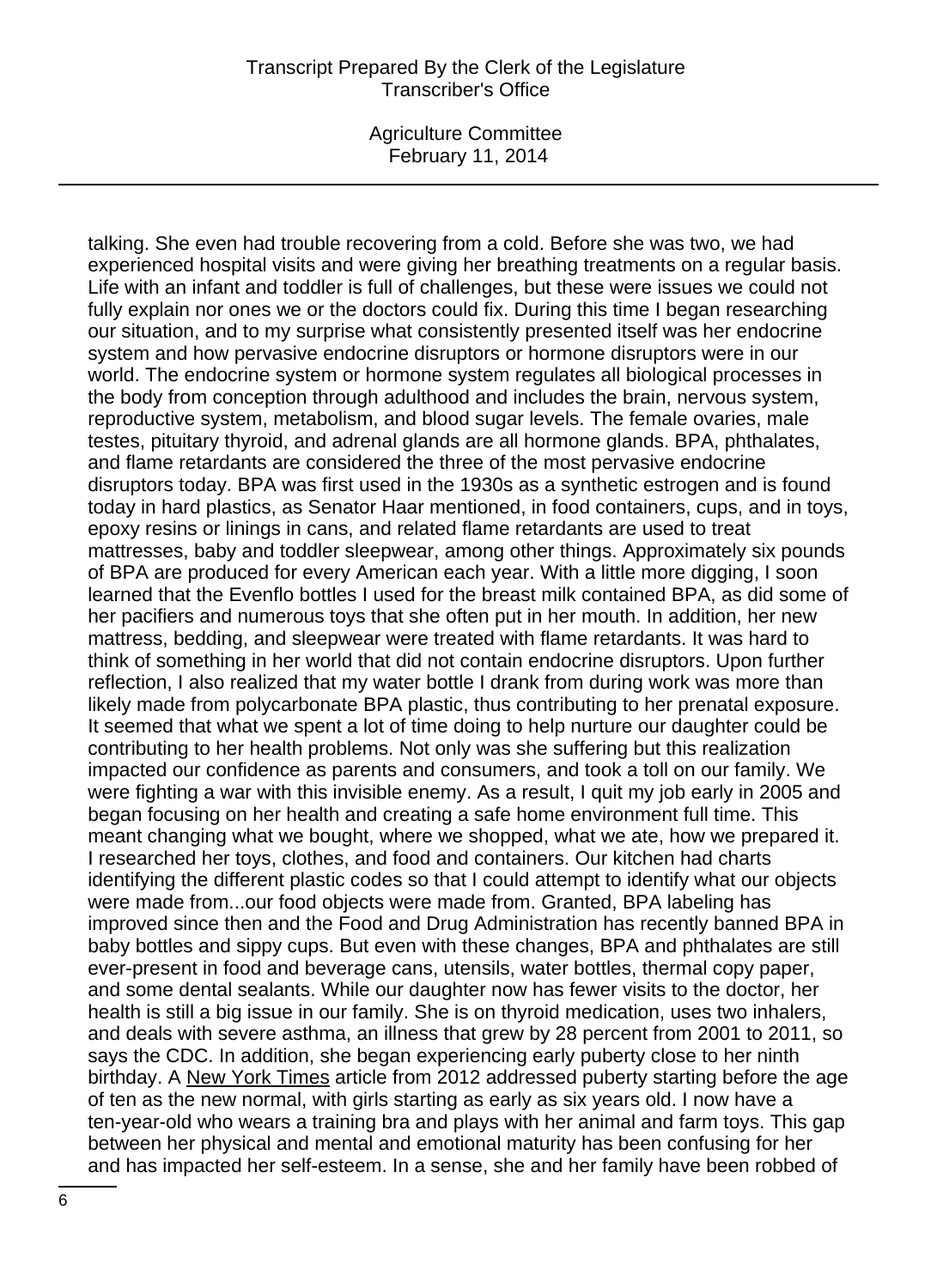a portion of her childhood. [LB696]

SENATOR SCHILZ: Ma'am, could I ask you to sum it up, please. Thank you. [LB696]

STACEY SKOLD: Other health issues, diabetes, breast cancer, prostate cancer, and fertility have been on the rise. Low-level exposures considered harmful especially for pregnant women, and the effects are permanent at this stage for the child. Also, these effects are expressed in multiple generations. Limiting BPA is not only better for our health, but there is evidence that it could provide economic benefits. This does give me hope, but I am still angry, sad, and very concerned, not only about my daughter's health, her future health, her potential children's health, but actually for the human race. [LB696]

SENATOR SCHILZ: Excuse me, ma'am. Ma'am, I'm sorry. Ma'am, thank you very much. We appreciate it. Any questions? [LB696]

STACEY SKOLD: Thank you. Thank you for this opportunity. [LB696]

SENATOR SCHILZ: Yeah, hold on, one second. Any questions? Senator Johnson. [LB696]

SENATOR JOHNSON: The doctors' reports, are all of these related to BPA, all these illnesses, or is there something else that might have happened in her...your daughter's childhood that might have been here anyway? [LB696]

STACEY SKOLD: Certainly. There could have been other things contributing, absolutely. I do believe that, for instance, she was born early, but the more immature your system is the larger impact these chemicals can have on your system. For instance, she had to go under...had high liver enzymes, and if your liver is not functioning well, you cannot process...it's an added barrier to processing these chemicals. So I think it's a cumulative effect and it's compounded by other issues, other health issues today. [LB696]

SENATOR JOHNSON: Thank you. [LB696]

SENATOR SCHILZ: Any other questions for Ms. Skold? [LB696]

SENATOR LATHROP: Just, may I... [LB696]

SENATOR SCHILZ: Yes, Senator Lathrop. [LB696]

SENATOR LATHROP: This reminds me a little bit of the thimerosal, you know, and the cell phones and whether they're causing brain cancer. It sounds like there's a concern,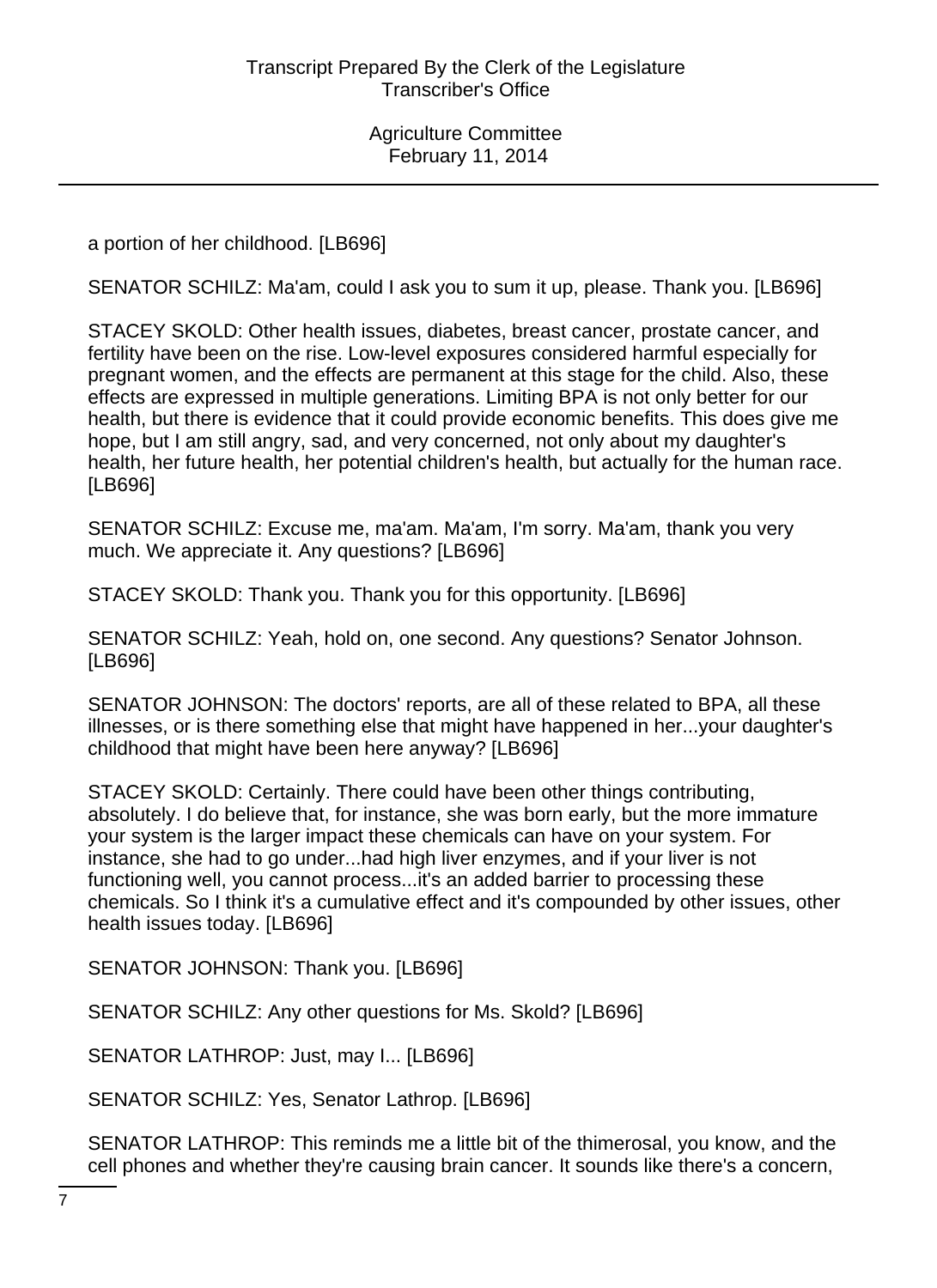but if we...and you strike me as a scientist of some sort, you're studying for your Ph.D., so I'll ask you this question because it sounds like you've researched it. Where are we at in the evolution and knowledge in terms of relating these disorders that you've described to this particular chemical? [LB696]

STACEY SKOLD: That was the section I skipped. (Laugh) [LB696]

SENATOR LATHROP: Well, don't read it, just tell me what your opinion is. [LB696]

STACEY SKOLD: There are hundreds of animal studies and there are some human studies now developing, more and more of them, but literally hundreds of animal studies. [LB696]

SENATOR LATHROP: So are they conclusive? [LB696]

STACEY SKOLD: I would...based on my reading, yes. These sources such as the Green Science Policy Institute, studies in reproductive toxicology is one source, endocrinology is another source, medical journals. [LB696]

SENATOR LATHROP: And so they've done these...they've followed...they've had a control group and a...however, they do scientific testing. [LB696]

STACEY SKOLD: I think if they made it into these journals, they're pretty solid. But I do know for a fact that there are many, many more animal studies than human studies; but frankly, they say it's a challenge to do human studies given the fact that we all have BPA in ourselves at some level. There's books out now, for instance, Slow Death by Rubber Duck, in which the authors intentionally ingested this and monitored levels and did these experiments. [LB696]

SENATOR LATHROP: So you've looked at the literature. What's the degree of confidence? Is there a 100 percent correlation, or they've done the studies and they see that perhaps there's a correlation but we're not sure? [LB696]

STACEY SKOLD: Well, it depends how you interpret mammals. I mean if they're doing studies on mammals, that could be up for interpretation. A lot of people consider many mammals to have systems quite similar to human systems. And from my experience, if you see a tendency in numerous animals, especially mammals, then there's a strong likelihood that can also be taking place in humans. [LB696]

SENATOR LATHROP: What you've concluded, though, is there's enough of a concern that you're taking your family off of the products that have this chemical, but the authors of the studies have not concluded that there is a direct correlation. [LB696]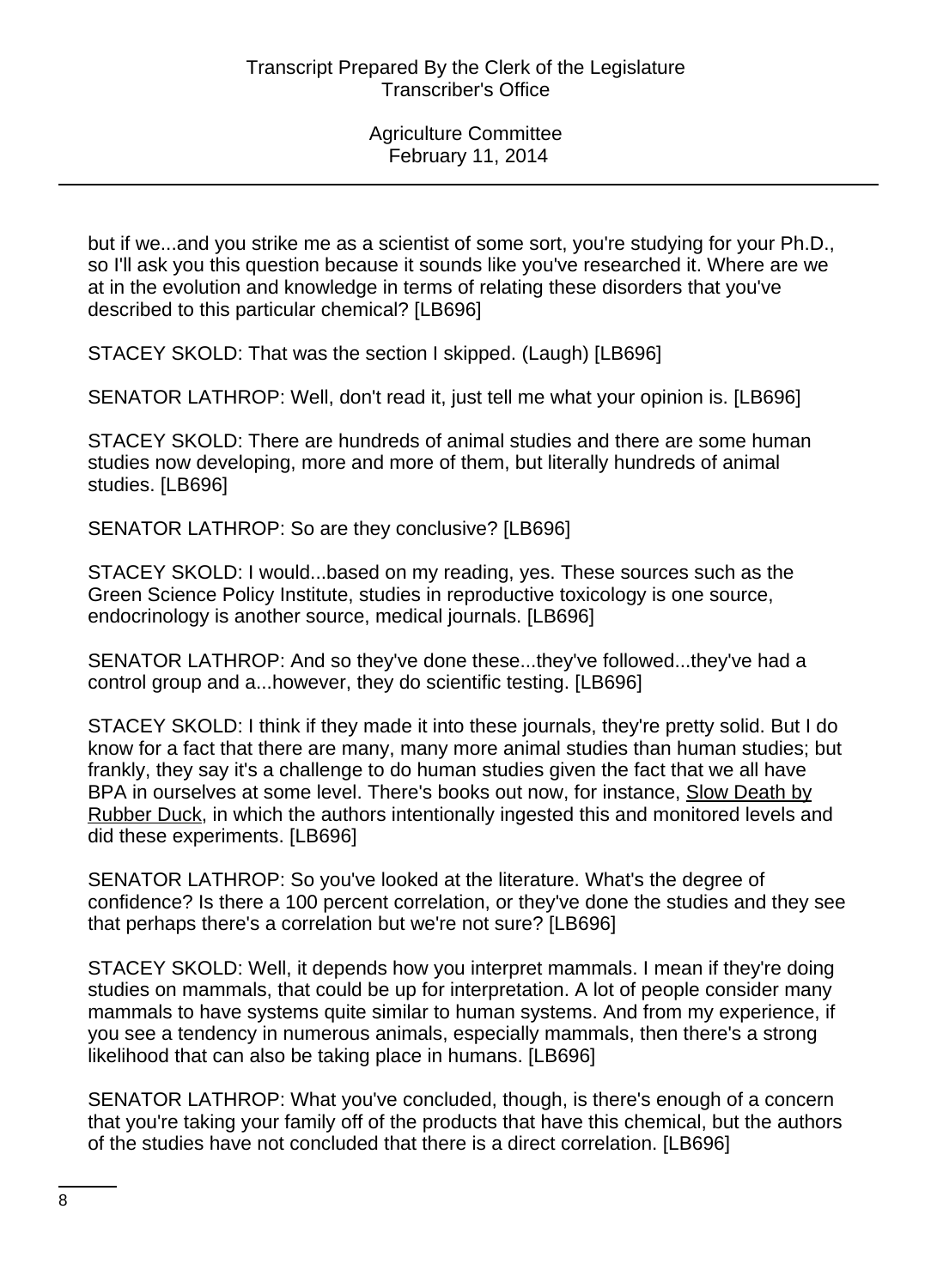STACEY SKOLD: Well, I would have to read each study. I mean, I can't say...make that broad of a generalization. [LB696]

SENATOR LATHROP: Okay. No, that's all right. I thought you'd be able to sort of tell me what the...some of the studies are, but that's...I'm sure we'll hear from other folks. Thank you. [LB696]

STACEY SKOLD: Thank you. [LB696]

SENATOR SCHILZ: Senator Hansen. [LB696]

SENATOR HANSEN: Thank you for coming in today. I asked Senator Haar about plastic...not plastic, but cardboard containers, because our milk comes in cardboard, orange juice comes in cardboard. Is there anything in that lining? [LB696]

STACEY SKOLD: My understanding is that those are different, that the lining in the cardboard containers is different; but that's my understanding at this point. It's really focused on the hard plastics. And then also, the phthalates are actually the soft plastics, but these plasticizers are the heavy-hitter endocrine disruptors. [LB696]

SENATOR HANSEN: And then you also said that it's a...it's used in fire retardant, infant clothes and blankets... [LB696]

STACEY SKOLD: It's related...BPA is related and is one of the many flame retardants that are used. [LB696]

SENATOR HANSEN: Are they listed on that little tag that's on the blanket? [LB696]

STACEY SKOLD: Sometimes it's labeled, sometimes it's...the labeling thing, yeah. [LB696]

SENATOR HANSEN: Contains. [LB846]

STACEY SKOLD: Yeah. [LB846]

SENATOR HANSEN: Okay. Is it a warning label or is it just "contains"? [LB696]

STACEY SKOLD: It's usually identifying that they are flame retardant, and some may consider that protective and some may consider that a neurotoxin, so. And that may...it depends, your interpretation, I guess. [LB696]

SENATOR HANSEN: Okay. Thank you. [LB696]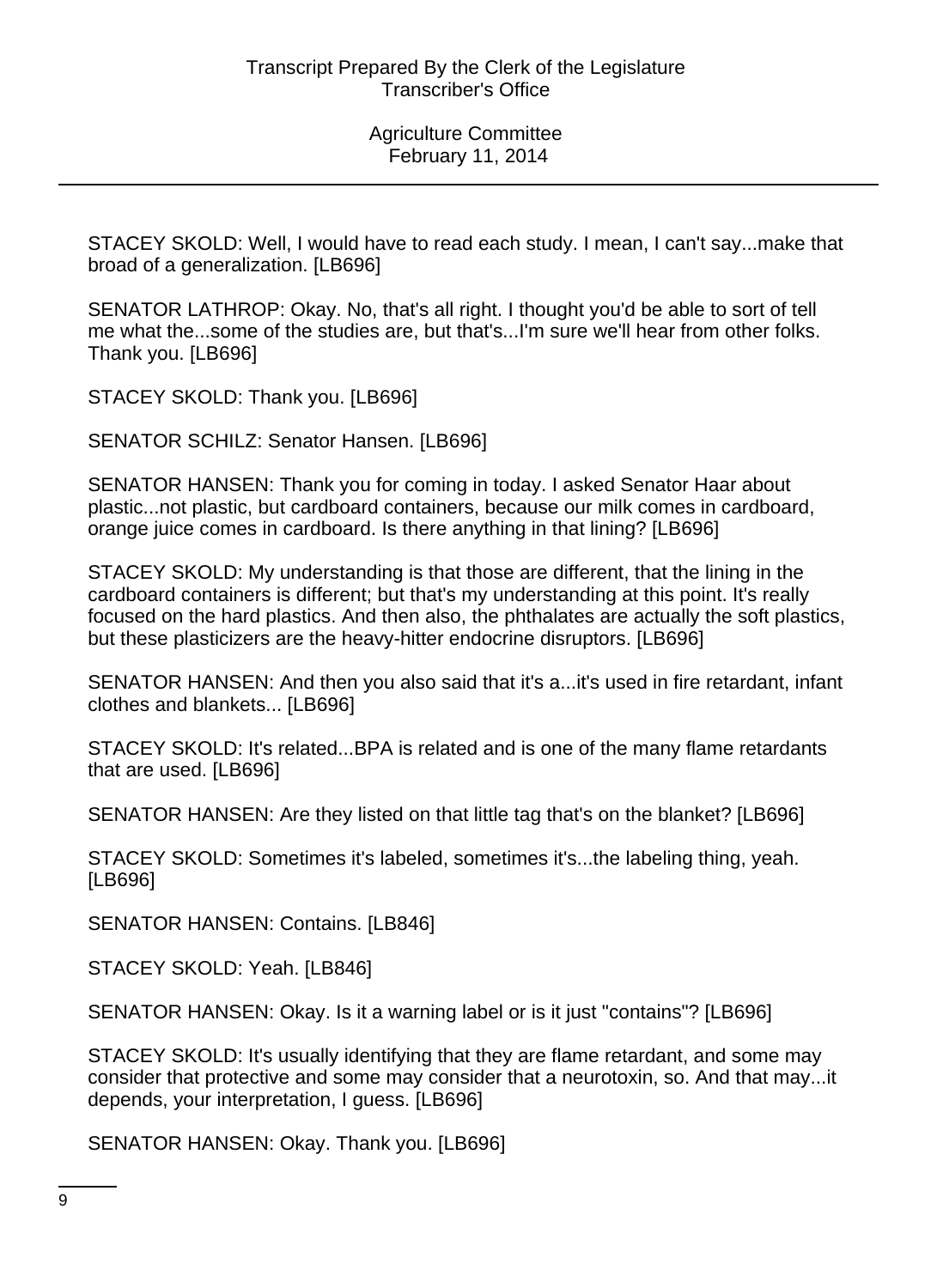SENATOR SCHILZ: Any other questions for Ms. Skold? Seeing none, thank you very much for your testimony. Appreciate that. [LB696]

STACEY SKOLD: Thank you very much. [LB696]

SENATOR SCHILZ: Next testifier as a proponent. Good afternoon. [LB696]

BOB RAUNER: Good afternoon. I'm Dr. Bob Rauner, and Bob is spelled B-o-b, Rauner, R-a-u-n-e-r. I'm testifying on behalf of the Nebraska Medical Association on the public health side of things. Some of the things I'll address is some of the questions Senator Lathrop just had about the levels of evidence because that's really kind of what we're arguing about. Basically what happens is BPA, it's in a continuum of "Is it a risk to? Is it rock solid?" It's in the middle of that right now. And I think it helps to understand how that develops over time. When you're trying to say, does this cause something, you look at a number of factors. And we've got a number of those already answered, but we don't have it rock solid yet. So one way to think of it is, I might, you know, bet fifty bucks as long as I know it's better than a 50-50 bet, but when it's betting the health of my child, it's going to be...you have to have a lot better than 50-50. And so, sometimes when you decide this is a problem or not, it's not a continuum. There's a threshold where you reach we have to say, well, it's enough right now. What BPA is, it's used in plastic bottles, various things, polycarbonate bottles to change the pliability as mentioned. The other downside, though, is it happens to affect estrogen stimulation. So if you give it to you, it will stimulate estrogen in your body and it will actually antagonize testosterone. That's a problem in infant development because that has to do with why some embryos become boys and some become girls. So if you're exposed to something like that in utero, that's a problem for birth defects. And that's where most linkages are showing, are endocrine issues like it's been associated with higher rates of miscarriages; higher rates of infertility; in men, higher rates of erectile dysfunction; in children, some behavioral issues. As you know, hormones play a way in children's behavior. If you have teenagers you know that. So the problem is the biologic plausibility is there. We know the mechanism. We know it exists. Where the controversy is, is what is a normal...a tolerable dose, and that's where the controversy is. If I give it to you, it will cause problems if it's above a certain dose. The problem is the dose they set may be wrong and that's what the debate is. And so that's why the FDA has already banned it in polycarbonate bottles that are used for infant formula and breast milk storage, because they know it's enough of a concern that it's already been banned. The question is, do we go a step further? Do we take it out of your plastic water bottles, the plasticized liner of your SpaghettiOs, things like that? And the question is also at age, because the dose for me is going to be quite higher than a little child. And so that's why the start is with infants first, and then you're starting to see a progression now. As the strength of the evidence gets harder, ahh, it's getting to the point where you need to start limiting some of these things. And so that's kind of where the science is right now. And so the article that was handed out I think by Senator Haar's testimony, is this article. That's a review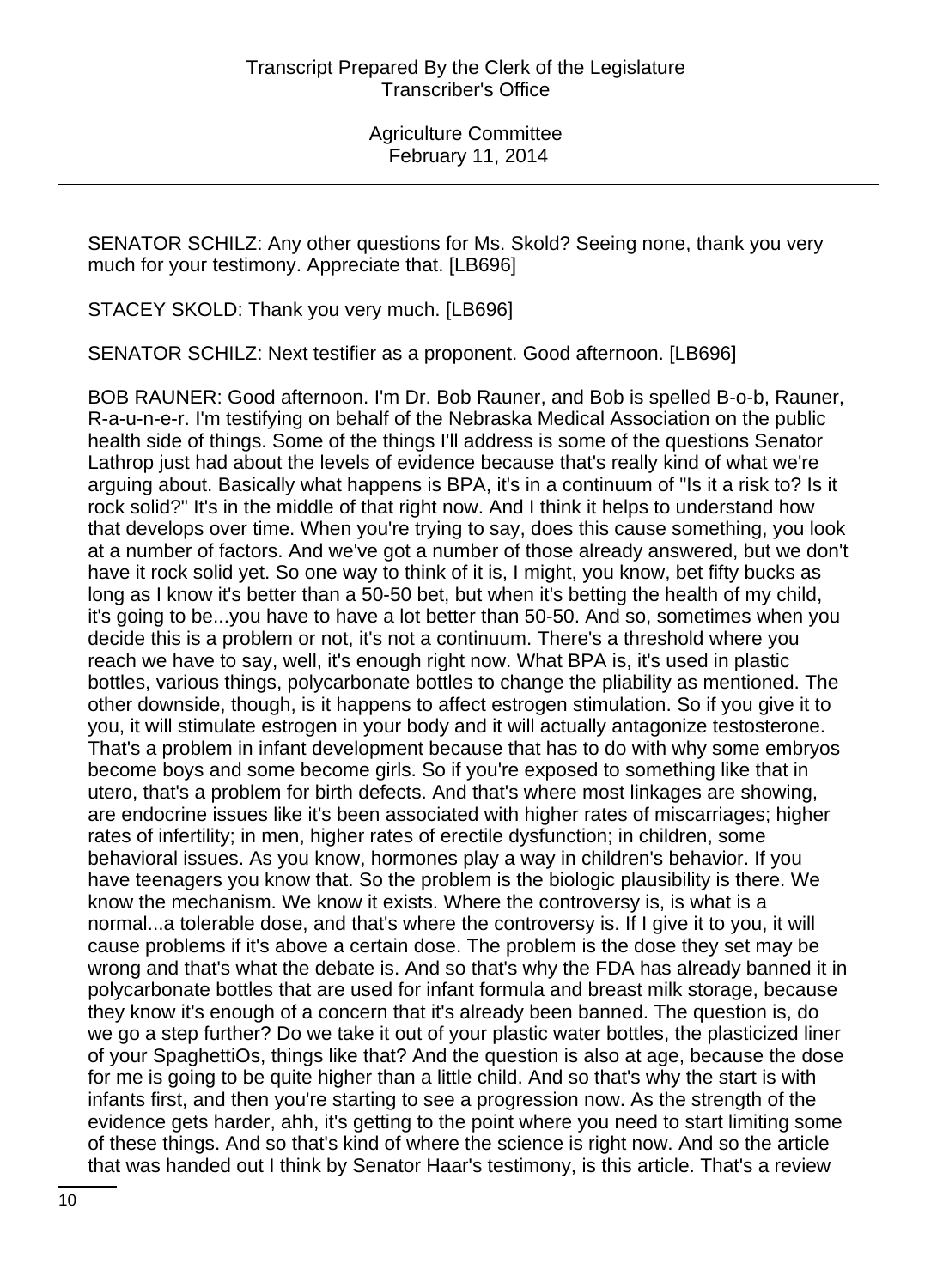article. It's not one article. It's a summation of 91 articles now. So as things keep going along it's getting more and more solid. So when the FDA, I think it was in 2011, banned it from polycarbonate bottles, of course, we in our family got rid of all of those things because we had little kids. We didn't want those around. The question is, is it to the point where it's enough to start banning it from other areas as well? And so there are places it's used. For plastic bottles, if you look in the bottom there's that little triangle and there's a number; 3's and 7's are the ones more likely to have BPA. But there's right now no labeling except for people who have voluntarily put the labeling on there. So you can probably look at that bottle and see and that might question whether you're going to go with the glass bottle next time. Who knows. [LB696]

SENATOR LATHROP: Can you read it? (Laughter) [LB696]

BOB RAUNER: So any clear labeling would be better than we are now, so. Senator Bloomfield, you asked about does it break down? The issue is actually, as the bottles break down, when they crack then they could release more BPA. So they're telling you, if it's any reusable container you use to store stuff in the fridge and it might have BPA, you'd better get rid of it if it's cracked. And then it's especially worse when it's put in the microwave, because when you reheat it that will also release stuff. Kind of like up until not too long ago, surprisingly, you could have some lead pipes in your house and a scale would form, and you would be okay as long as nobody bumped the pipe. Then when we got our new house and when we remodeled, we found we had one. And boy, we got rid of that because sometimes you're moving stuff in the basement you bump the pipe, here's lead in your water. That's kind of the same issue with BPA essentially, so. So I guess to summarize, one, I think we're already at the point where we're past the 50-50 bet, and with kids you don't want to take a 50-50 bet. Second, the other thing is I think it's a matter of consumer choice. I want to know. I don't want to have to go looking after every little bottle, after every little can to trying to figure that out. If you're going to take the risk at least make it out there so consumers can look and see, oh, its got BPA, I'll choose not to buy it. Maybe it's going to cost five more cents for my SpaghettiOs, but I don't want to take the BPA risk. So I think that's a consumer choice issue. I think it definitely should be labeled because there's enough of a concern already, so. So I'll leave it at there, and then go with any questions if you have them. [LB696]

SENATOR SCHILZ: Thank you, sir. Appreciate that. Any questions? Senator Bloomfield. [LB696]

SENATOR BLOOMFIELD: Thank you. Yeah, I have got several just to what containers might have it. We look around and we see these water coolers with a five gallon plastic jug on top of them. Are they liable to have that in them? [LB696]

BOB RAUNER: Well, that's the problem is you don't know. [LB696]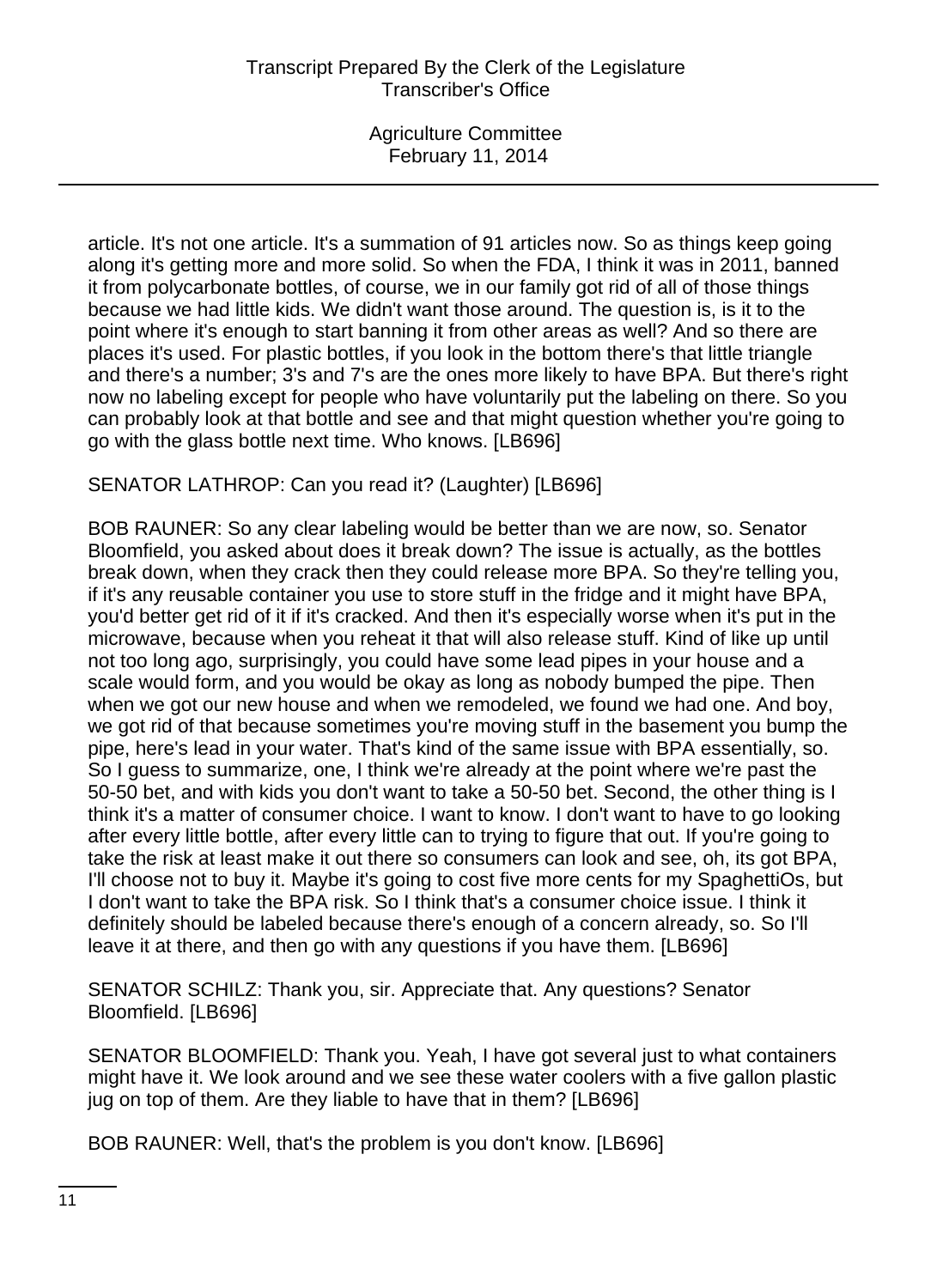SENATOR BLOOMFIELD: You don't know. [LB846]

BOB RAUNER: And so it's really hard. Like she was saying, trying to create this massive chart; no consumer can do that. That's why you have the clear labeling. [LB846]

SENATOR BLOOMFIELD: I know a lot of people take milk jugs and take them to the grocery store and fill them up with water. [LB696]

BOB RAUNER: I'm pretty sure those are okay. If I remember right, those are 2's, not 3's and 7's; but again. [LB696]

SENATOR BLOOMFIELD: Okay. Then the other one that comes to mind is the Cool Whip container that virtually every house I know saves some of them to put leftovers in the freezer. [LB696]

BOB RAUNER: I'm going to guess it's a 5 or a 6, but I couldn't tell you, so. [LB696]

SENATOR BLOOMFIELD: Okay, I'll take a look. [LB696]

BOB RAUNER: Yeah. But that's where I think it gets down...the FDA has its...they already have on their recommendations on their Web site. Don't microwave if it's a polycarbonate or plastic container; 3 and 7 might be there; reduce use of canned foods and switch to maybe frozen if you're worried about it. So if you have young children that might be something you'd want to be concerned of. Opt for glass, porcelain, or steel food containers, which we've done in our house; And then the BPA-free baby bottles, of course. [LB696]

SENATOR BLOOMFIELD: Most frozen food comes in plastic bags. Are they an issue? [LB696]

BOB RAUNER: I don't think so. I think mostly it's those certain plastic reusable bottles and the canned food, actually, because there's...although the can is made out of tin or steel or whatever, the liner is what is the...where it's at, so. [LB696]

SENATOR BLOOMFIELD: Okay. Thank you. [LB696]

SENATOR SCHILZ: Senator Lathrop. [LB696]

SENATOR LATHROP: Just quickly. I missed, you're a doctor? [LB696]

BOB RAUNER: Yes. [LB696]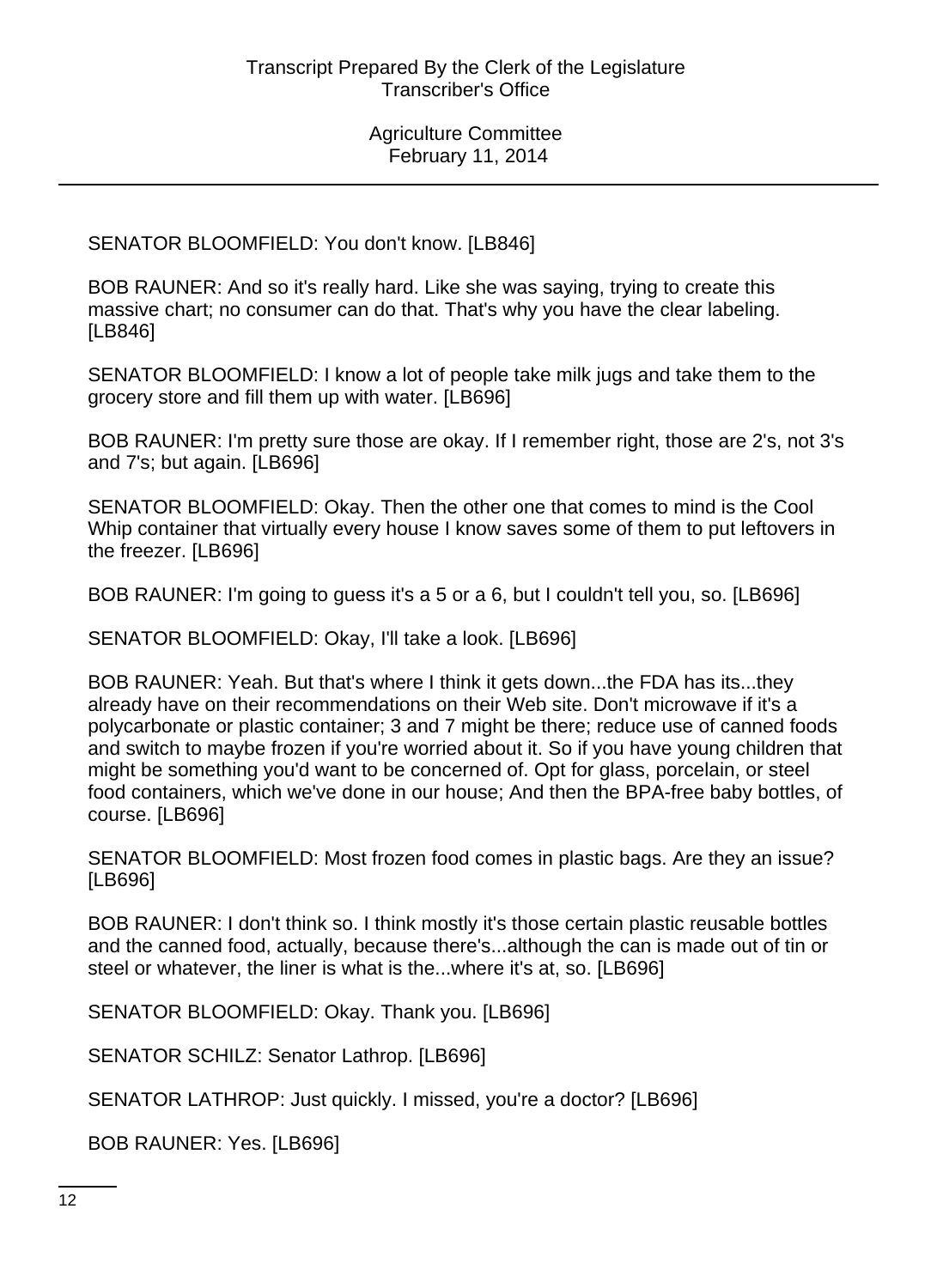# SENATOR LATHROP: A medical doctor? [LB696]

BOB RAUNER: Yeah, I'm a physician. Yeah, a medical doctor. And I also have a graduate degree in public health, so that's why I end up doing the public health bills. [LB696]

SENATOR LATHROP: I'm sorry, I didn't catch it. [LB696]

BOB RAUNER: I have a graduate degree in public health where we have toxicology and statistics and look through the studies. [LB696]

SENATOR LATHROP: And where do you work now? [LB696]

BOB RAUNER: I work...well, I have two jobs. One is a nonprofit in Lincoln where I work on child health and obesity, fitness issues like that, and that's my public health job. And I have a for-profit job where I work with health systems across the clinic. We have clinics from Bellevue to McCook, most in Quality Improvement clinics, so. [LB696]

SENATOR LATHROP: Okay. Thanks for coming in today. [LB696]

SENATOR SCHILZ: Very good. Thank you, Senator Lathrop. Any other questions for the doctor? Seeing none, thank you for your testimony. [LB696]

BOB RAUNER: Okay. All right, thanks. [LB696]

SENATOR SCHILZ: Further proponents. Good afternoon. Welcome. [LB696]

APRIL SEGURA: (Exhibit 2) Good afternoon. My name is April Segura, A-p-r-i-l S-e-g-u-r-a. I'm a mother of three children, as well as an active community member. I'm here today to express my support in legislation LB696. As a mother who tries to provide the best for her children, especially in areas of health, this bill especially interests me. I firmly believe that the less exposure we have to dangerous chemicals the better off our health. This is why I support this legislation. The EPA is coming under increasing scrutiny by the FDA and the Department of Health and Human Services in the United States. It is known that this chemical has been used in many classic epoxies and resins since the 1960s. Moreover, this chemical has been shown to leach into the foods which contact these surfaces, especially when exposed to heat. In fact, our diet is the primary source for BPA, which in 2003 was detected in the urine of 93 percent of Americans over the age of six, according to the Centers for Disease Control. During the past ten years, the government and academic institutions have poured millions into research which has confirmed that the chemical can have effects on the health of fetuses and newborns. Since 2012, the FDA has recommended that the use of BPA be eliminated from baby bottles and sippy cups. More information on the harmful effects of BPA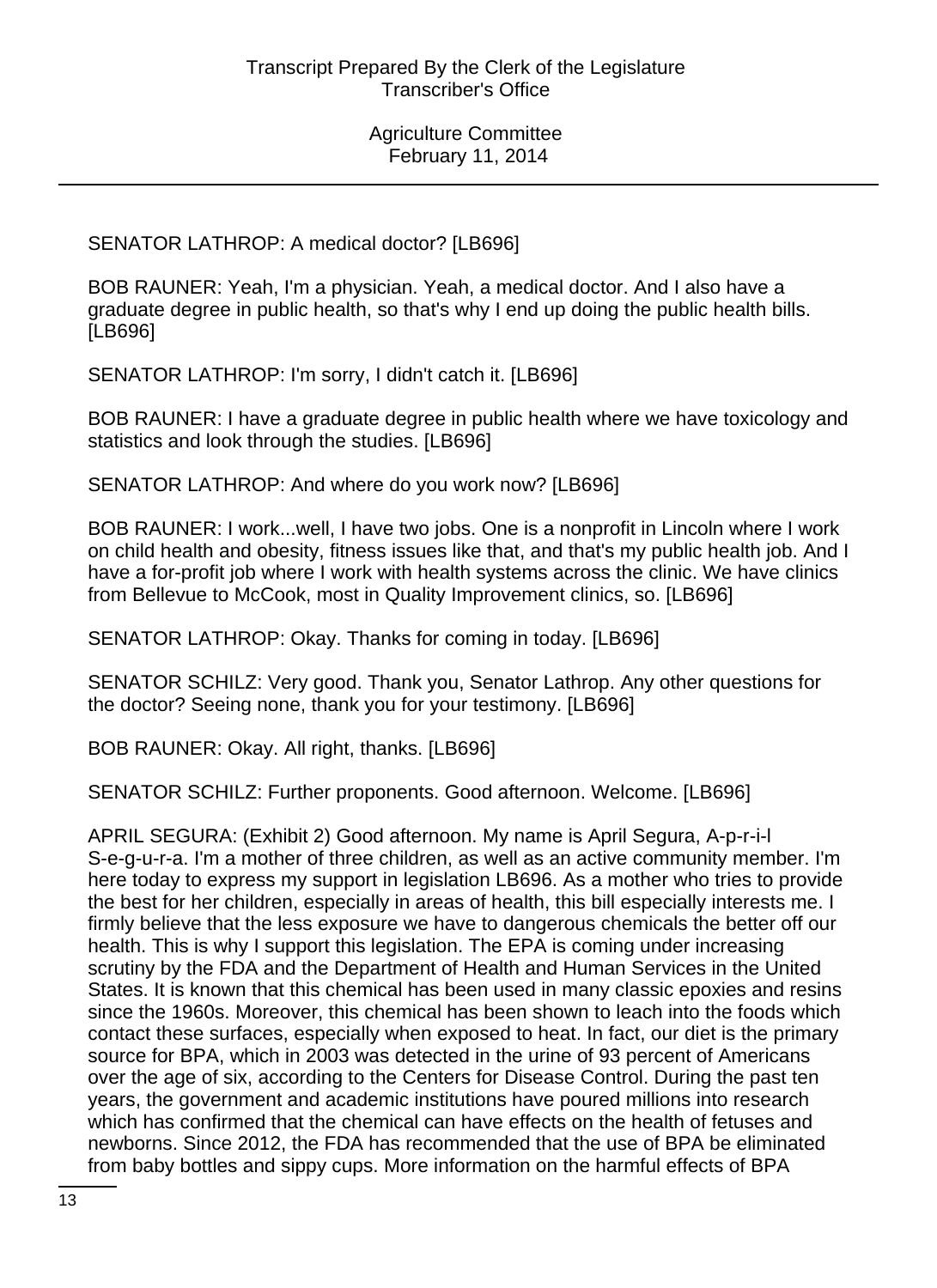Agriculture Committee February 11, 2014

comes from the National Institute of Environmental Health Sciences, where toxicology studies have positively identified BPA as a health concern for infants and children, who demonstrated effects on the brain, behavior, maturation, and reproduction function. When it comes to the health of our children and families, I do not believe we should take risks. Consumers should know if products are made with this harmful chemical and, better yet, not allow them to be in the products in the first place. I applaud Senator Haar for bringing forth this bill and staying true with environmental issues that protect all of us. I realize that not all of the effects of BPA are even known, but why should we have our children be the lab rats in this? When there's another option when making products, as companies are already doing, we should be banning this chemical as quickly as we can. We do not want to come 20 years down the road and find out all these problems that our grown children have because of too much exposure to BPA. I urge you as a committee to move this legislation, LB696, out of committee and on to the main legislative floor for discussion. Our future depends on it. Thank you very much for your time and consideration of this bill. [LB696]

SENATOR SCHILZ: Thank you, ma'am. Any questions? Seeing none, thank you for your testimony. [LB696]

APRIL SEGURA: Thank you. [LB696]

SENATOR SCHILZ: Next proponent. Good afternoon. [LB696]

GUS PONSTINGL: Good afternoon, Senators. My name is Gus Ponstingl, G-u-s P-o-n-s-t-i-n-g-l, from Lincoln, Nebraska. I would like to state my support for LB696 labeling containers with BPA. My background is I have a bachelor's of biology from St. Louis University with an emphasis on human physiology and anatomy. I excelled in the pre-med program, being an honor student throughout that time. I was accepted into medical school at the University of Missouri-Columbia. Didn't go. I have managed a laboratory for a food company in St. Louis and am currently the president of a civil engineering firm in Lincoln, Nebraska. I've remained active in the study of nutrition, physiology, and science, and the effects of common industrial toxins; and I'm also the chapter president of the Lincoln Weston A. Price group, a group that is dedicated to pure food, fresh from farms with high vitamin content, and we actively teach people how to cure cavities with food. I have recently given a lecture on how the body detoxifies itself from the by-products of metabolism and the toxins inherent in food, and have a fairly deep understanding of this issue. I would like to state the following why it is probably a very good idea to avoid BPA. Dr. Frederick vom Saal, who published the seminal 1997 study indicating that low doses of BPA have estrogenic effects, his team's results have been replicated by many groups around the world, and as of March 2005 there were over 104 publications reporting in vivo estrogenic activity of BPA in animals and humans at doses lower than current reference doses of the U.S.A. of 50 micrograms, a kilogram per day. So 104 publications have reported in vivo estrogenic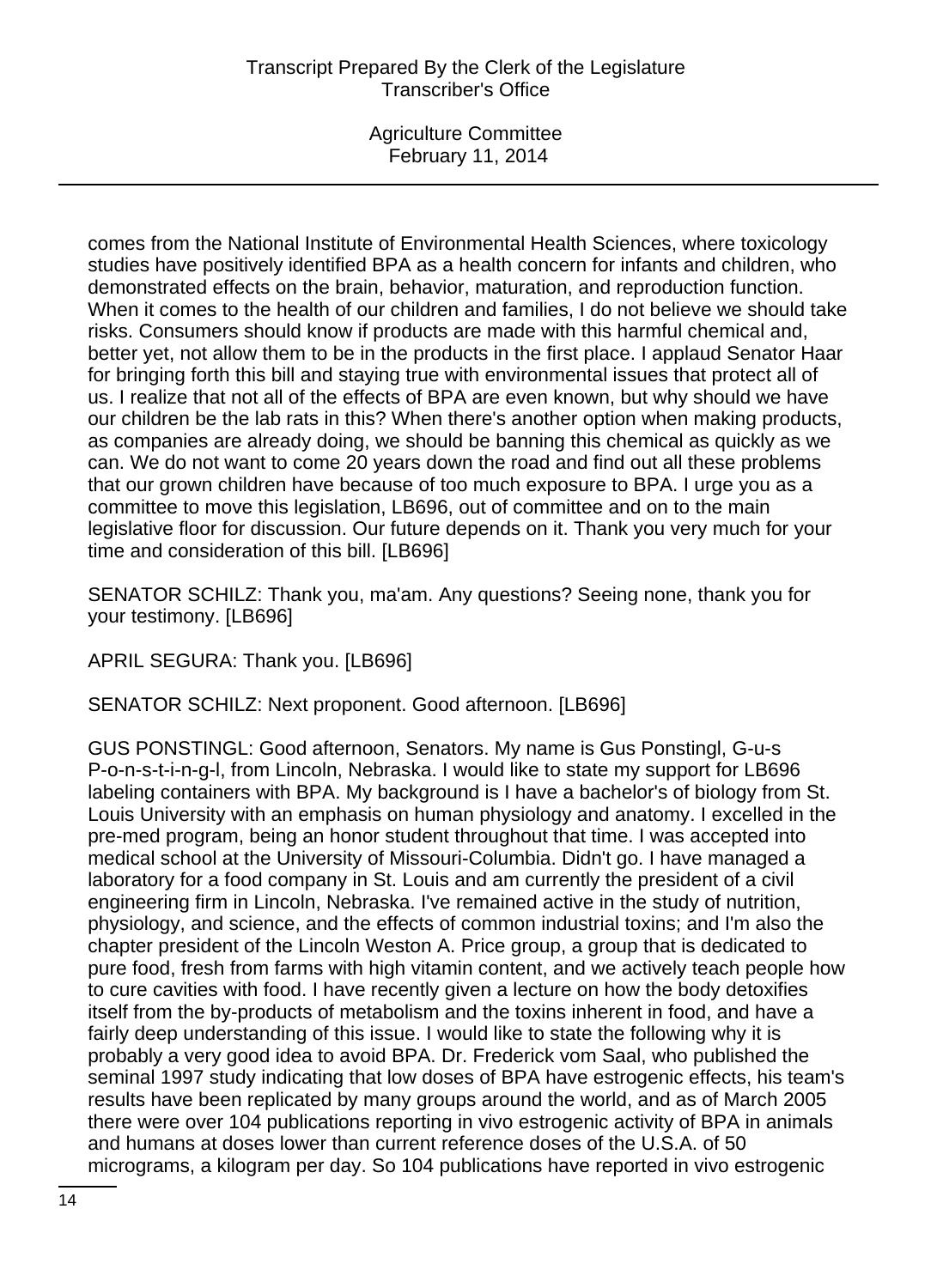Agriculture Committee February 11, 2014

activity. He also points out that some prominent critics of BPA estrogen connection have longstanding ties with chemical corporations which cast suspicion on their motives. Secondly, there is a large body of research suggesting that BPA may have harmful effects above and beyond its estrogenic activity. In 2008, a review found an association between BPA and cardiovascular disease, diabetes, and elevated liver enzymes. In 2012, they found that maternal exposure to BPA decreases thyroid hormone levels in male babies at birth. In 2013, they demonstrated an association between postnatal urinary concentrations of BPA in asthma in children; and another study in 2013 found a relationship between urinary BPA concentrations in childhood behavioral and learning development. I am a father of four...or three and a half kids; I've got one on the way, and I personally avoid it when I can figure out where it's at. And I can't tell you where it's at because it's not labeled, and it would be really nice to have that available to me so that I can do that. I'm very interested in having the BPA labeled on anything that contains them, so please consider supporting this bill. [LB696]

SENATOR SCHILZ: Thank you, Mr. Ponstingl. Any questions? Senator Johnson. [LB696]

SENATOR JOHNSON: Are you aware of any other places other than the plastic, the harder plastic bottles, that this would be used in any other type of construction or any other type of material? [LB696]

GUS PONSTINGL: Well, my guess is, it is; but without labels, I can't tell. And that's kind of the point of having labels is how do you know if it's not labeled, so. [LB696]

SENATOR JOHNSON: So we...I mean, we're talking about containers here, but is there something out there in the building industry, or...? [LB696]

GUS PONSTINGL: My background is...yeah, my background in the building industry indicates there are a lot of things in the materials that are being used that are probably harmful, in addition to something like BPA, but there's not a lot of labeling going on there as well. But that's a whole another can of worms. (Laugh) [LB696]

SENATOR JOHNSON: But you don't know about BPA in building, okay. [LB696]

GUS PONSTINGL: Yeah, I don't know. [LB696]

SENATOR JOHNSON: Thank you. [LB696]

SENATOR SCHILZ: Thank you, Senator Johnson. Any other questions? Sir, thank you for your testimony. Appreciate it. [LB696]

GUS PONSTINGL: Thank you for your time. [LB696]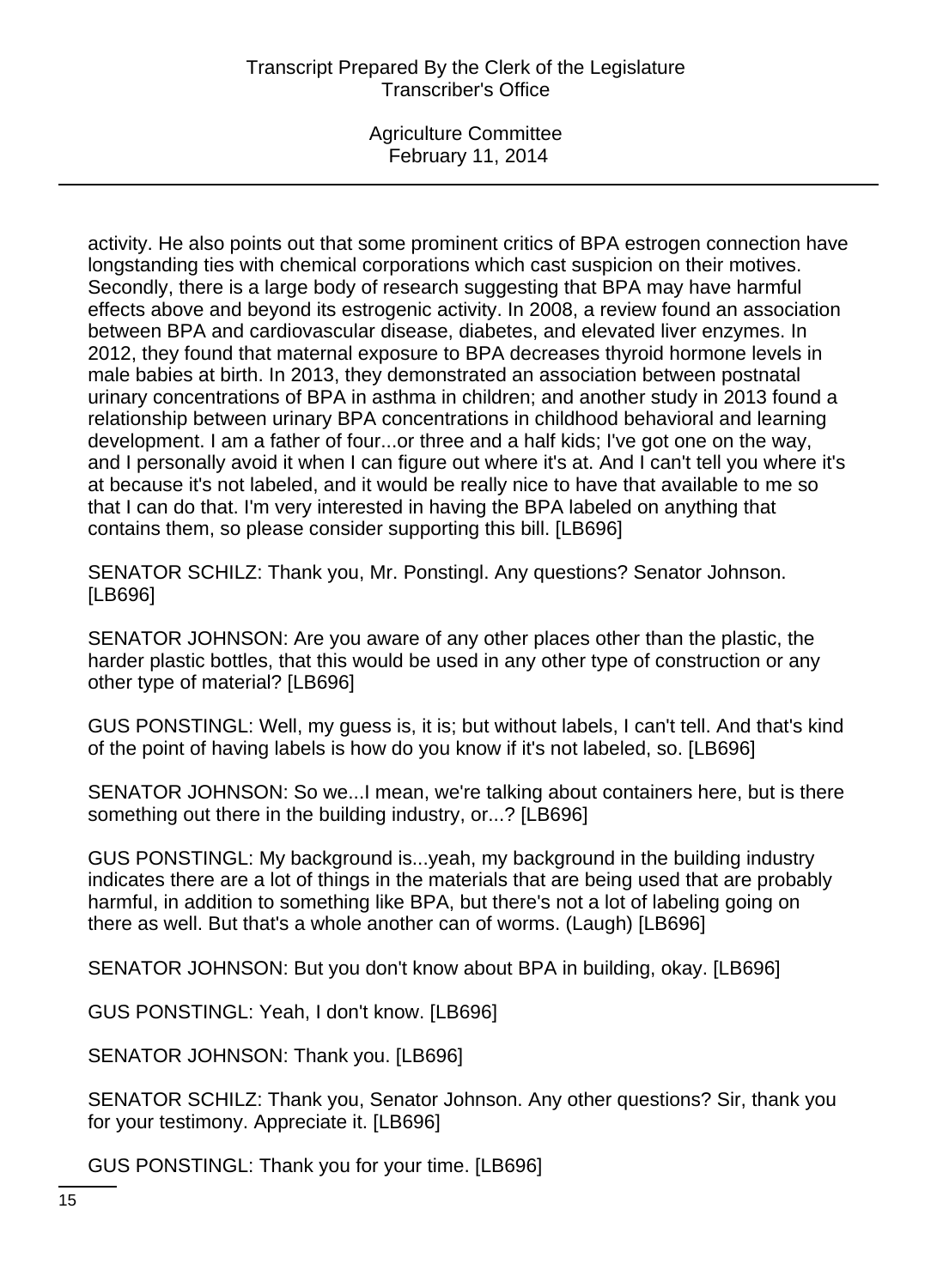SENATOR SCHILZ: Next testifier, please. Good afternoon. [LB696]

RODNEY VLCEK: Good afternoon, Senator Schilz, members of the Agriculture Committee. My name is Rodney D. Vlcek, spelled R-o-d-n-e-y, middle initial D, V-l-c-e-k, and I'm the president and secretary-treasurer of the Nebraska State AFL-CIO. I'm here to offer testimony in support of LB696, restricting the use of Bisphenol A and requiring labeling of all food products that continue its use in packaging. The Nebraska State AFL-CIO supports this legislation for two major reasons. First, this is good public health policy to eliminate harmful chemicals from everyday products and reduce the exposure of our children and families to these chemicals. Not only does LB696 affect BPA, a known carcinogen, but it also restricts replacement chemicals that could have similar, harmful health effects. We believe that Nebraskans have a right to know what chemicals they may be exposed to and there is compelling interest for the state to protect our children from this exposure. Second, it is workers who are always the first ones to face dangerous exposure to harmful chemicals in the production process. We have always fought toxic trading, encouragement the enforcement of the highest health standards on products produced and distributed in the United States. There's a history of support from other labor organizations for this type of legislation, specifically in Maine and Connecticut. We join our fellow state labor federations in advocating for meaningful regulations of BPA. And I'd be happy to answer any questions, if I can. [LB696]

SENATOR SCHILZ: Thank you, sir. Any questions? Seeing none, thank you very much for your testimony. [LB696]

RODNEY VLCEK: Thank you. [LB696]

SENATOR SCHILZ: Next proponent. Welcome, Ken. [LB696]

KEN WINSTON: Good afternoon, Chairman Schilz and members of the Agriculture Committee. My name is Kenneth Winston, K-e-n-n-e-t-h W-i-n-s-t-o-n, appearing on behalf of the Nebraska Sierra Club. The Nebraska Sierra Club supports LB696 both as an ethical obligation to protect children who are the most vulnerable members of our society. We also support it as a practical matter because harm to developing infants and small children adds massive cost to society over the course of their lives including the cost of healthcare and cost to our educational system. It can also have impacts on the lost income as a result of impacts to children if they do not develop appropriately. So we would ask that LB696 be advanced. [LB696]

SENATOR SCHILZ: Thank you very much for your testimony. Any questions for Mr. Winston? Seeing none, thank you. [LB696]

KEN WINSTON: Thank you. [LB696]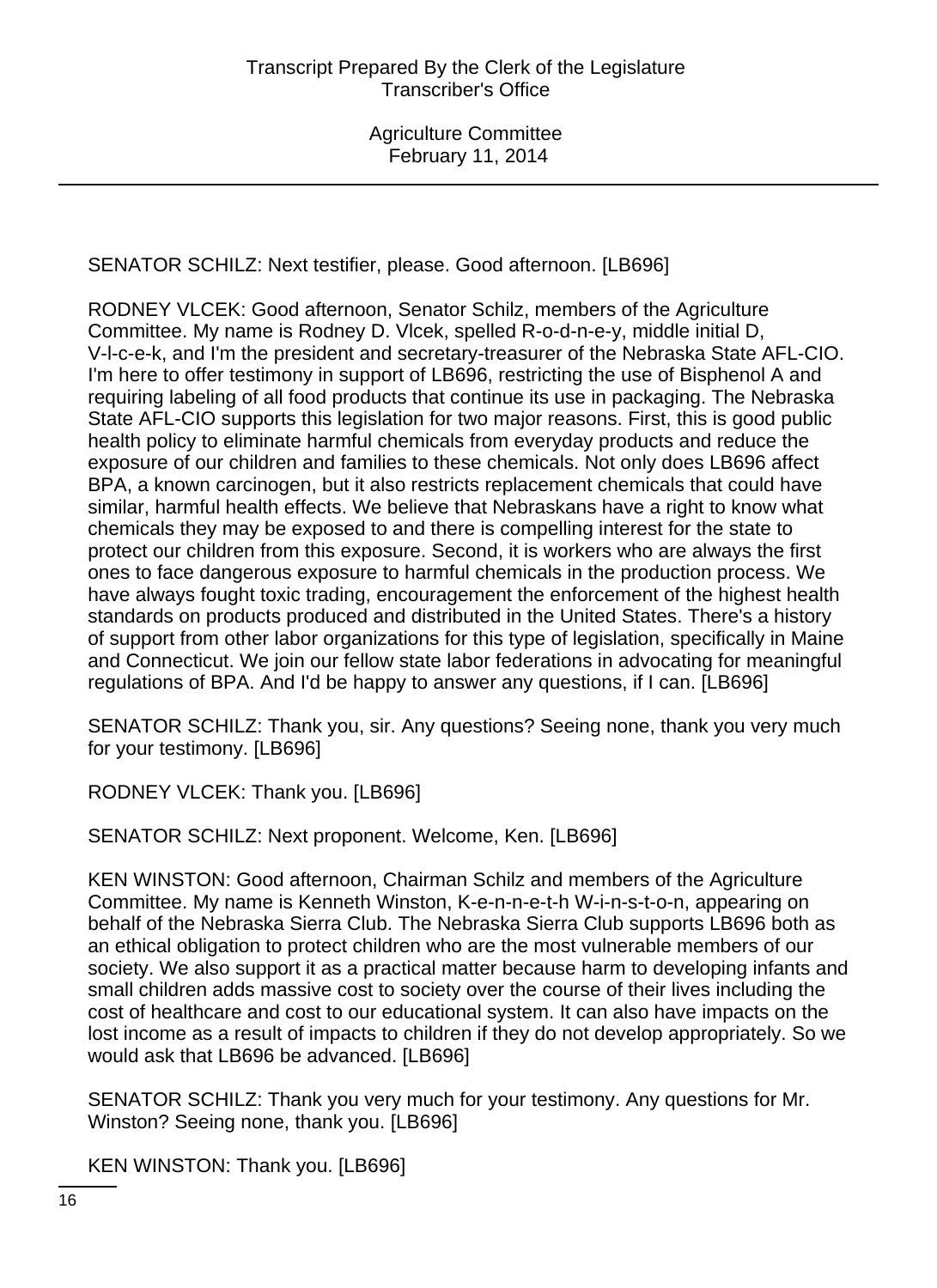SENATOR SCHILZ: (Exhibits 3 and 4) Next proponent. Proponents? Seeing no more proponents, I have a couple of letters here. One is from Jeanne Rizzo, president and CEO of the Breast Cancer Fund in support; and from Frederick S. vom Saal, Ph.D., also in support of this bill. At this point, we'll move to opposition. Is anyone here to testify in opposition? [LB696]

MICK MINES: (Exhibits 5 and 5a) Mr. Chairman and members of the committee, for the record, my name is Mick Mines, M-i-c-k M-i-n-e-s. I'm a registered lobbyist today appearing on behalf of the Nebraska Grocery Industry Association. I'm going to ask the page to hand out information that, in addition to my testimony, that is completely different than what you've just heard, and from a grocer's perspective all too important. As you know, LB696 seeks to protect children 12 years of age and under from potential health hazards. And based on research that I'm going to hand out to you, BPA in products is not toxic even to children; so this bill won't achieve its intended purposes and may mislead consumers. I will be handing out the American Chemistry Council findings. And clearly, thousands of studies have been conducted on BPA in humans, laboratory animals, and other laboratory settings. Leading regulatory bodies around the world, including the United States EPA, the FDA, Health Canada, and European Food Safety Authority have evaluated these studies. These leading agencies have all concluded that, and I quote from the FDA: The scientific evidence at this time does not suggest that the very low levels of human exposure to BPA through the diet is unsafe. There are two reasons for it. BPA is not toxic, according to the council, in laboratory animals, unless they're exposed to extremely high doses. Second, humans are exposed to BPA at thousands of levels lower than these laboratory animals. To put it in perspective, a child would have to consume 214,286 servings of tuna, and an adult would have to consume a million servings of tuna every day to exceed the safe levels in animals. Even in canned foods with higher levels of BPA, like chicken soup, for instance, a child would have to consume 527 servings every day to exceed this safe level. Clearly this is beyond the realm of possibility. Ongoing studies funded by or being conducted by the EPA and FDA are underway to address BPA controversy. Thus far, these studies have indicated that there's little to no exposure to the fetus after its mother has ingested BPA, and that newborns are able to metabolize BPA just like adults. In addition, many studies have been scientifically designed to address what others have claimed are methodological deficiencies in previous studies showing no effects at low doses. These newer studies confirm the lack-of-effect findings from previous studies indicating there's no reproductive or developmental effects caused by low doses. Of note, in 2013, based on a major review of studies of 30,000 people in 19 countries, including women and infants, Dr. Justin Teeguarden at the Department of Energy, with participation from CDC and FDA, and funded by the EPA grant, recently reported that human blood levels of BPA are thousands of times lower than the levels you see in animals that cause biological effects. Labeling, from our perspective, from a grocer's perspective, labeling is a two-edged sword. The FDA has repeatedly affirmed that BPA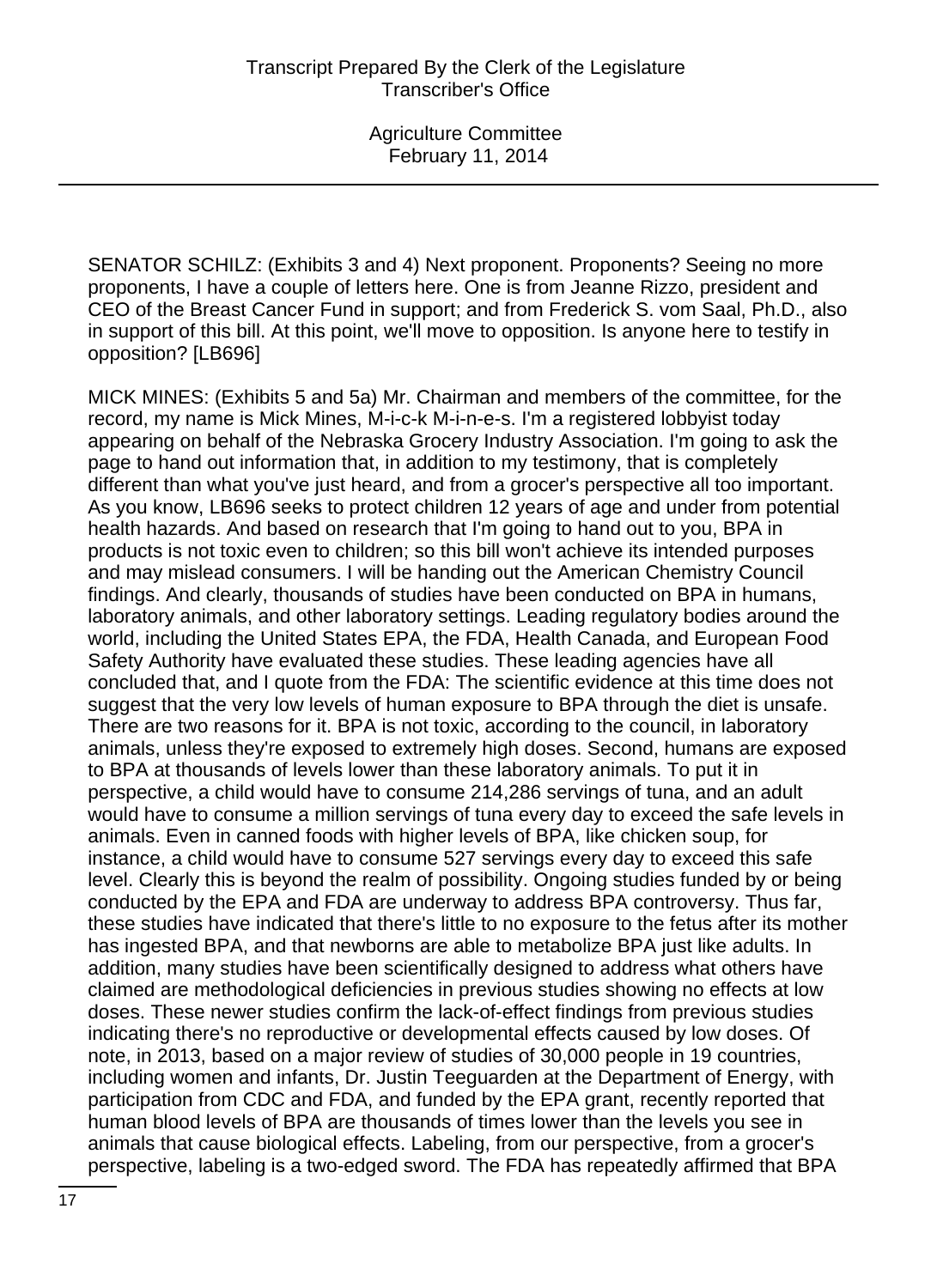is safe in foods and packaging, and there's no reason for Nebraska to mandate the nation's only BPA labeling regulation. We'd be the only state. BPA warning labels would convey a threat to human health that is unsupported by appropriate and sound scientific evidence and is not supported by the conclusions about the safety of BPA drawn by the FDA and federal and international public health agencies and bodies. We strongly oppose LB696 as the weight of the scientific evidence does not support the need for this legislation. Thank you. [LB696]

SENATOR SCHILZ: Thank you, Mr. Mines. Any questions for Mr. Mines? Senator Johnson. [LB696]

SENATOR JOHNSON: You commented on the tuna. Is it in the tuna or in the can? [LB696]

MICK MINES: In the can. [LB696]

SENATOR JOHNSON: Okay. And another product, and I forget what it was, 500 and some servings a day. [LB696]

MICK MINES: Chicken soup. [LB696]

SENATOR JOHNSON: Chicken soup. Okay. You didn't address plastics. [LB696]

MICK MINES: In effect...and I'm certainly not a doctor or a research analyst or anything. Based on the information that we've received from associations, including the National Chemistry Association, they didn't talk about plastics, plastic bags, plastic bottles. They simply talked about the amount and the level of BPA, and that the amount ingested by the average person every day is ingested and it doesn't present a problem. And labeling the cans and packaging would send a signal that...first of all, we'd be the only state that does it, and to coordinate with manufacturers, suppliers, to bring products into Nebraska would be problematic; packaging would be problematic for manufacturers to just deliver that to one state. So we don't believe at this time...there's no evidence that would further require any kind of labeling. [LB696]

SENATOR JOHNSON: Thank you. [LB696]

SENATOR SCHILZ: Any other questions? Mr. Mines, one question that I have. Do you, and maybe you know and maybe you don't, and maybe I know the answer already, but why do they use these liners in tin cans and things like that? [LB696]

MICK MINES: I'm sorry, I don't know. I really don't know. [LB696]

SENATOR SCHILZ: Okay. Well, we can throw that out there and maybe somebody will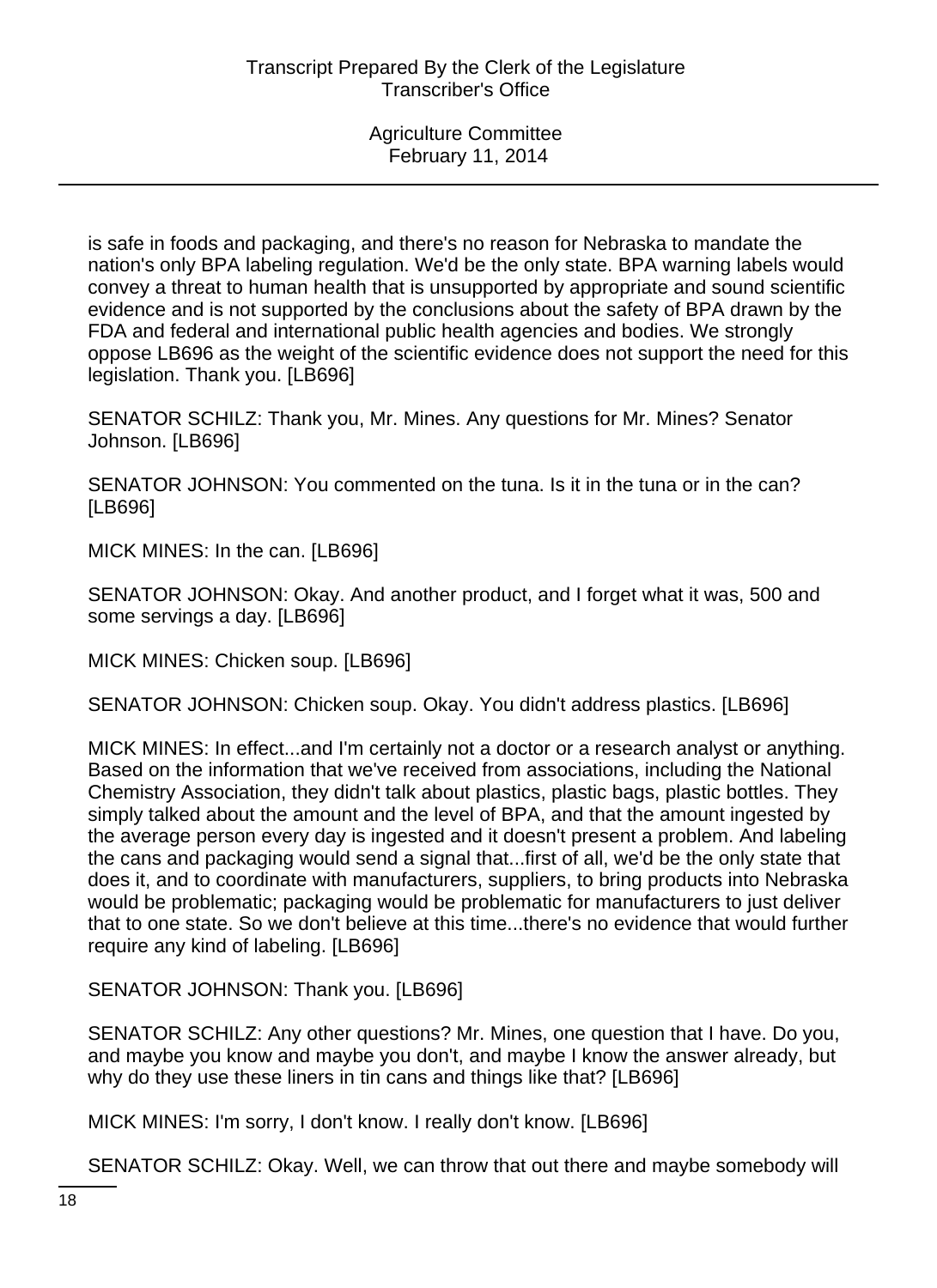be able to help us out. [LB696]

MICK MINES: Yeah, I don't know. Sorry. [LB696]

SENATOR SCHILZ: Okay. Thank you, sir. Any other questions for Mr. Mines? Seeing none, thank you very much. [LB696]

MICK MINES: Thanks. [LB696]

SENATOR SCHILZ: Further opposition testimony. Welcome, Mr. Lindsay. [LB696]

JOHN LINDSAY: Senator Schilz, members of the committee, for the record, my name is John Lindsay, L-i-n-d-s-a-y, appearing today on behalf of the Nebraska Beverage Association. We'd concur with the testimony of Mr. Mines on behalf of the grocers. Touch a little bit on the studies just to emphasize that BPA is one of the most tested components out there. It's been subject to literally thousands of tests. It has been reviewed by regulatory agencies, not just in the United States but around the world, and approved for...concluding that there's no risk from BPA exposure, including the Food Standards Australia, New Zealand; United States Food and Drug Administration; Japanese Research Institute of Science for Safety and Sustainability; the European Food Safety Authority; Health Canada; the World Health Organization; California Developmental and Reproductive Toxicant Identification Committee; and the German Federal Institute for Risk Assessment, all of those studies having reviewed other studies and each of those have reached that conclusion in the last five years, since 2008. Adding on to what Mr. Mines talked about with respect to the amounts to reach the levels that are deemed unsafe in animals, (inaudible) and we represent the Beverage Association, it would take for an adult 1.4 million cans of soda a day to exceed those levels; it would take a child 300,000 cans per day to reach those levels. Senator, in answering a couple of questions, Senator Johnson you asked about the plastic bottles. And hopefully your mind doesn't go directly to the bottles used typically in soda. Those are PET, which is a chemical compound that, as a history major I'm not going to try to pronounce, those are...so they do not contain BPA, but their polycarbonate bottles would contain that. The concern from the beverage industry is in the cans that the liner of those cans, they're apparently two-part cans that include both the metal and the liner, that the product actually comes into contact with the liner. And to answer Senator Schilz's question, the purpose of that liner is...canning, of course, is one of the biggest innovations around to allow health or safe foods that can be preserved over periods of time. And as technologies evolved, the liners were used to protect, I believe, primarily from metal migration where the metal can does not migrate into the product that is included there. And that's the primary purpose is to provide a barrier between the can and the product. And with that, we would urge that the committee not advance the bill. [LB696]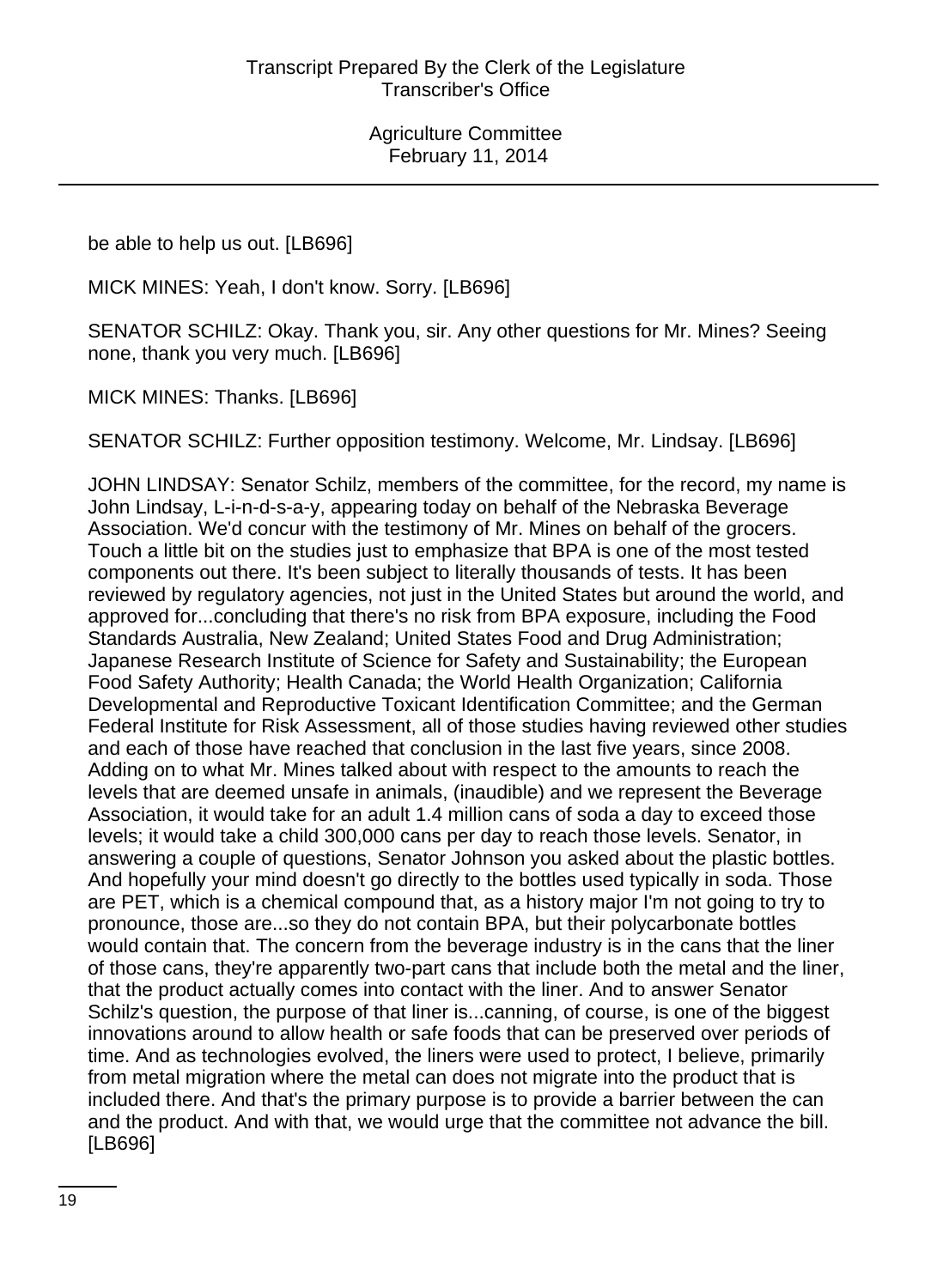SENATOR SCHILZ: Thank you, Mr. Lindsay. Any questions for Mr. Lindsay? Seeing none, thank you for your testimony. Appreciate it. Next opponent, please. [LB696]

RON SEDLACEK: Chairman Schilz and members of the Agriculture Committee, for the record my name is Ron Sedlacek, last name is spelled S-e-d-l-a-c-e-k. I'm here on behalf of the Nebraska Chamber of Commerce. We have heard from a number of our, both instate and out-state, food processors from various organizations, associations throughout the country, asking us to weigh in on this particular bill. One thing I certainly can't discuss and that's the policy, the science policy. You don't hear it from my mouth very often, but I'm not confident to comment on this. And on that particular note, that's certainly a policy that you'd have to weigh as legislators. But what I'd like to point out is the policy that I'd also like you to take into account and that is individual labeling by a state, and feel that this is truly more of a national issue that if each and every state has one label or a different label or different verbiage and so forth, how does that affect commerce throughout the country. And from what we understand, it would not only be as mentioned, plastic containers, but also food liners in canning, also plastics that are used to store meat, some types of plastic bags in which foods are sold. And the question becomes, will there be a...how is that marketable to Nebraska, particularly from national processors; how are they going to decide how much is going to be produced for Nebraska alone? International products are another concern. The EU has not banned BPA from that regard. So we would just bring that to your attention to consider, and that's all of my testimony. [LB696]

SENATOR SCHILZ: (Exhibits 6-9) Thank you, Mr. Sedlacek. Any questions? Seeing none, thank you for your testimony. Appreciate it. Other opponents? Seeing none, we do have a few letters here. I have a letter from John Easter from the American Chemical Council in opposition; also have a letter from the International Bottled Water Association in opposition; as well as a letter from Kelsey A. Johnson, the Grocery Manufacturers Association; and the Can Manufacturers Institute in opposition to LB696. With that, do we have any neutral testimony on LB696? Seeing no neutral testimony, Senator Haar, you're welcome to close. [LB696]

SENATOR HAAR: (Exhibit 10) Well, in the letter from the Breast Cancer Association they said to expect key opposition from the American Chemistry Council--imagine that, the trade associations for the chemical industry, the North American Metal Packaging Association, trade associations, grocers, manufacturers, and so on; so I'm not surprised. I want to spend a little bit of time because the science behind this is really important. It's really important. By the way, I have another handout here. Somebody...and this is my mistake, they sent it to our office and we just didn't get it handed out. By the way, this letter is from David Corbin testifying for the American Public Health Association; and remember, we had the Nebraska Medical Association, both of those organizations testifying for this bill. This...and I handed this out. This is a good handout. This is from the Breast Cancer Fund and called "Disrupted Development: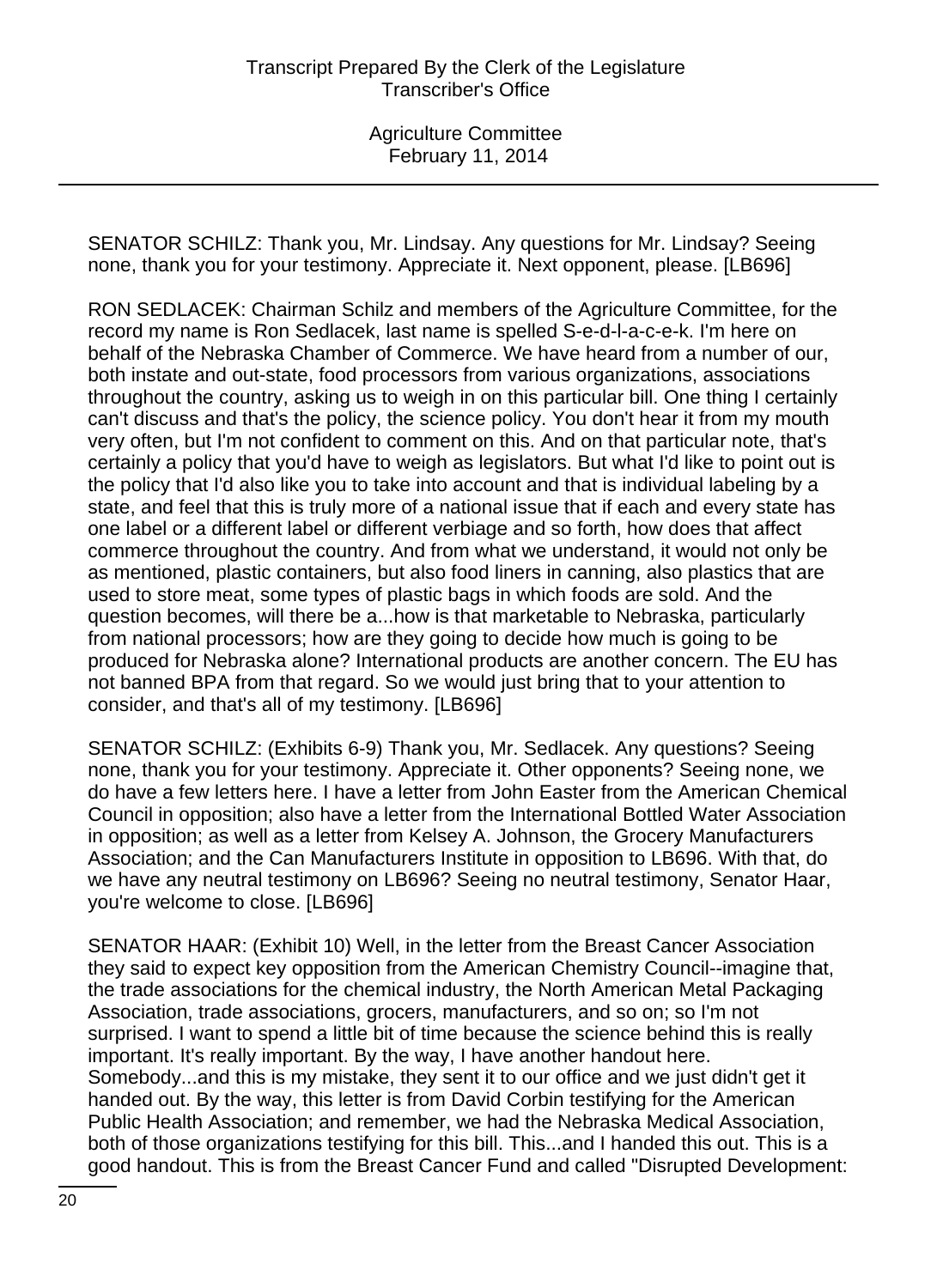Agriculture Committee February 11, 2014

The Dangers of Prenatal BPA Exposure." And frankly, I'm not so worried about adults. I am more worried about the children. And here's...and again this is from the Breast Cancer Fund and this is what they're saying: Until we see decisive governmental action to protect women from BPA exposure, reproductive health practitioners should integrate this into their counseling for women. Now it's true that you may have to drink I don't know how many cans of pop or whatever to get this, but it's also known scientifically that BPA tends to concentrate in that part of the reproductive cycle early in the development of a fetus. So this is what they're saying: Ask questions about BPA on patient intake forms; ask the patients about how much canned food they're eating. This is the advice, they're saying, give to expectant mothers. And my concern is healthy babies. Provide guidance on reducing exposure to BPA. Use glass, ceramic, and stainless steel food containers and water bottles; avoid canned foods, and so on. So, you know, more and more, we're seeing the concern of health professionals, especially for pregnant women. And then I want to tell you about one of the experiments here on BPA. At least 48 relevant experiments document the link between prenatal BPA exposure in later life health problems. Sixteen of these studies administered BPA orally to the mother at doses significantly lower than the EPA's self dose. The main outcomes included negative effects on memory gland development in females, and on prostate and other reproductive organ development in males, and changes to brain physiology and behavior in both males and females. Oh, by the way, this is animal experiments, okay? We can't do these kind of experiments on people. You can't find, you can't, for example, go to April and say, April, could we use your pregnancy; we want to do some testing and we're going to give you this high level of BPA; and then, Stacey, we're going to give you a much lower level. That's unethical. So the gold standard of testing...you'll hear again and again from the chemical industry, well, there are no definitive studies. Well, folks, the gold standard, the double-blind studies that we consider the gold standards, it's unethical to do that on this kind of thing. You can't say, you know, we're going to feed you something that's...well, in a double-blind study, you don't know if you're getting the bad stuff or not. So, you know, who is going to enroll in a study saying, you might get something that's going to harm your fetus and you might not, but it's really important we do this study. You can't do that. It's unethical. So when you talk about definitive studies, no, they don't exist. But what I hear from parents, and one of the reasons I'm into this is because parents want to be able to make that choice. There's enough information out there now to know that this may be harmful, especially to fetal development. And parents have a right to know. The question that was asked quite a bit to me and other people is, is it in this, is it in this, is it in this? Well, we don't know because stuff isn't labeled. I think people have a right to know. And frankly, if the grocers don't want to put it on their shelves, that's a choice that can be made too by consumers; consumers, especially I would think in this case, families that are having children or expecting to have children are going to be able to make. Without labels we can't tell. Somebody said, it's the health of my children, I should have the right to know. So, I'm sorry if it's an inconvenience for grocers, I'm really sorry about that, but I think people have the right to know. Again, if you notice, the people who testified against this,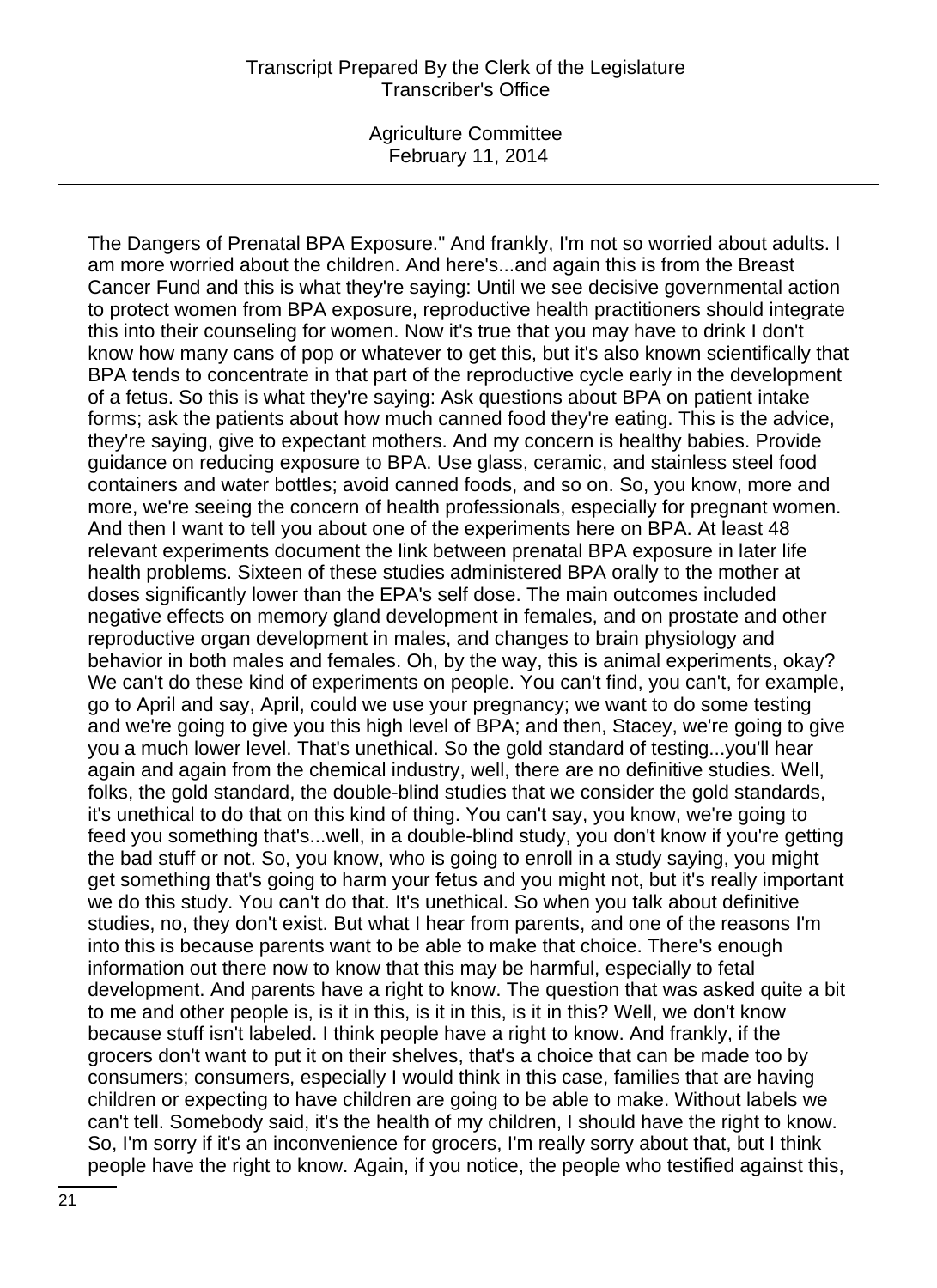Agriculture Committee February 11, 2014

like the Nebraska Grocery Industry--I can understand their opposition; Nebraska Chamber of Commerce; someone said they were talking for the American Chemical Society. But testifying for this bill was the Nebraska Medical Association; and then the thing I just handed out from the American Public Health Association. So I would say it's more important to listen to them than it is to hear the concerns of, gee, it might hurt commerce. Well, let consumers make that decision. You know, it might be a little more difficult for grocers. Let consumers make that decision. We're not the first states to have these kinds of things in place. We would be the first state to require labeling of cans. That would be a first, but there are 12 other states who have various bans, and although it said everybody's tested this, you know, and when we heard from the chemical association and so on, oh, there are never any negative results. Again, I think you have to remember who financed that work. The EPA has said, they said, no government agency...and there are agencies in Europe now that are starting to ban the BPAs. It's very interesting as I've gotten into this whole field that, generally in Europe, and many parts of the world, the idea is, you have to show something safe before you can put it in food or food products; and the United States is, you have to show it's harmful before you take it out. And parents are aware of that. The people you've heard testify today are aware of that. Parents have a right to know. People have a right to choose and let commerce then take its course. A lot of people won't care, but some people do and they have the right to choose. So I would appreciate your careful consideration of this bill, and I'm more than willing to answer any questions you might have. [LB696]

SENATOR SCHILZ: (See also Exhibit 11) Thank you, Senator Haar. Any questions for Senator Haar? Seeing none, thank you for introducing the bill. [LB696]

SENATOR HAAR: Okay. Thanks so much. [LB696]

SENATOR SCHILZ: And that will end the hearing on LB696. I'll turn it over to the Vice Chair. We'll go ahead and take a little break right now before the next hearing gets going.

BREAK

SENATOR WALLMAN: Thank you. Senator Schilz.

SENATOR SCHILZ: Thank you, Senator Wallman and I will be introducing LB768 today. My name is Ken Schilz, spelled K-e-n S-c-h-i-l-z, and I represent District 47, and I'm introducing LB768 to respond to two issues raised in an attestation report of the State Auditor for the Nebraska Brand Committee issued on September 11 of last year. First, the Auditor noted a conflict in the statutory authority in 54-1,120 and 54-1,121.01 for the amount of fees collected in the registered feedlot and registered dairy programs. The Nebraska brand law provides an alternate means for feedlots and dairies inside the brand area to comply with the mandatory brand inspection. In lieu of physical brand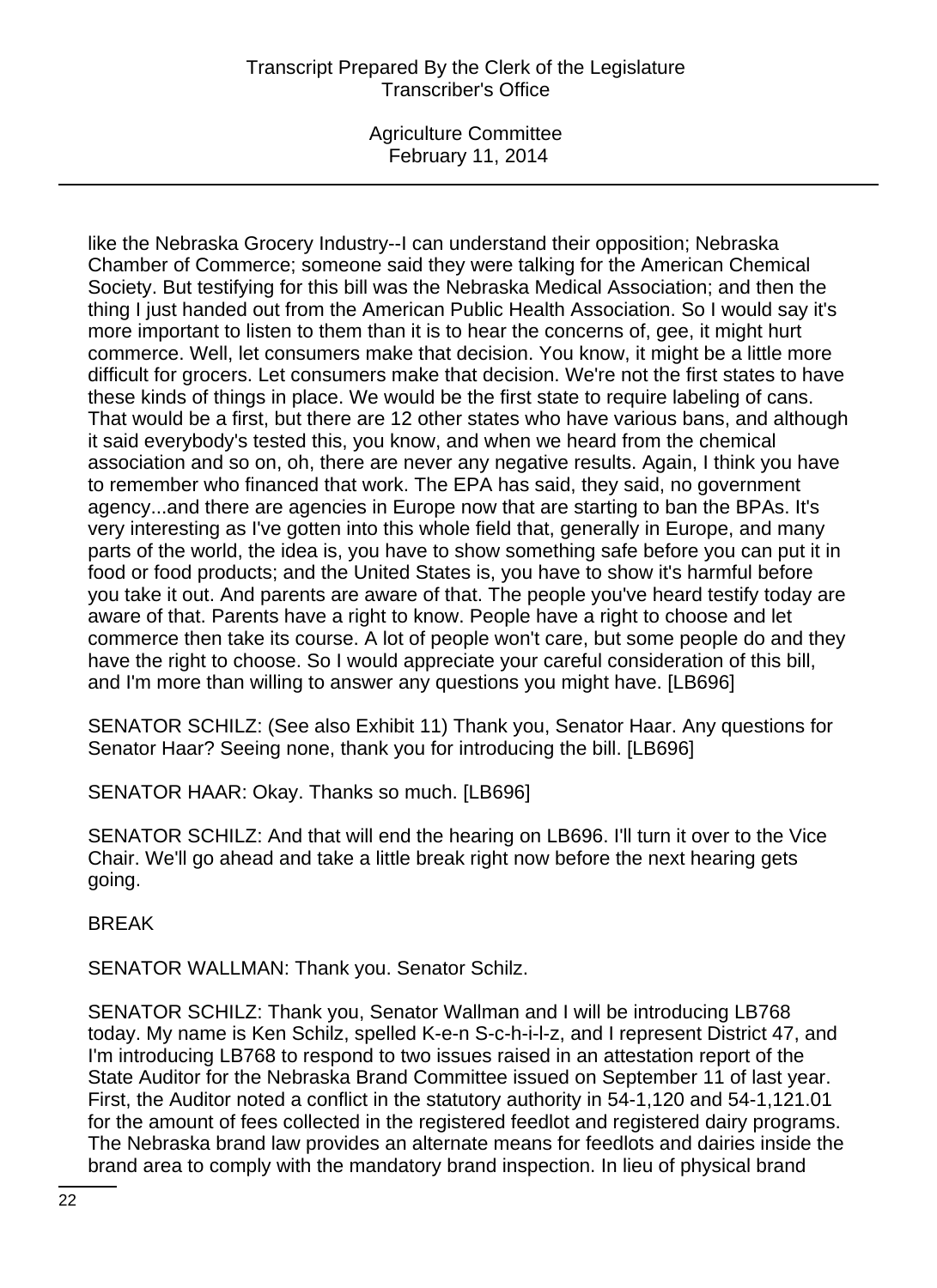Agriculture Committee February 11, 2014

inspection performed by brand inspectors at each incidence of cattle entering or exiting a feedlot, the brand law provides a voluntary registered feedlot and dairy program whereby participants follow a recordkeeping regimen and are subject to periodic audits. From the inception of the registered feedlot program, the brand law has provided for an annual registered feedlot inspection fee, calculated as a fee per one thousand head capacity to correspond to the per head inspection fee in 54-1,108. LB441 enacted in 2005 increased the statutory maximum per head inspection in 54-1,108 fee from 65 cents per head to 75 cents per head. Subsequent to enactment, the Brand Committee by rule increased the inspection fee to 70 cents per head beginning November 1, 2006. For the period beginning November 1, 2007 through the present, the Brand Committee has charged the current statutory maximum of 75 cents per head. Simultaneously, with these per head inspection fee increases, the Brand Committee set the registered feedlot and dairy fees at \$700 per one thousand head and \$750 per thousand. While the fee complied with the legislative intent and the statutory direction that the fee be set per thousand head capacity to correspond to the per head inspection fee set in 54-1,108, Section 54-1,120, but also establishes a statutory cap of \$650 per one thousand head. In other words when we increased the inspection fee in 2005, we should have inserted a harmonizing increase in the cap in the registered feedlot and dairy programs. Secondly, the Auditor questioned the authority for changes collected by the Brand Committee for brand inspections performed outside the brand area, specifically for inspections performed in conjunction with investigations into violations of the Nebraska brand law. While brand inspection is only mandatory in portions of the state, brand inspection services are available upon request statewide. Brand inspection is rarely performed outside the brand area; but, on occasion, inspection may be ordered by the court in civil or criminal proceedings or might be requested by the livestock lenders and investors. The bulk of inspections outside the brand area occur in conjunction with the Brand Committee following up on movements of cattle outside the brand area without inspection. And I will defer to Director Stanec to describe the committee's enforcement policy in greater detail; but in such cases, the committee has forgone prosecution if the violator agrees to inspection and the inspection does not find theft. It has been the practice of the committee to collect actual costs for inspections outside the brand area, including mileage and inspector time. The normal inspection fee of 75 cents per head would not typically cover the costs to the committee. To avoid nonbrand area producers being subsidized by brand area producers in supporting the inspection program, it has been generally understood that the cost of the inspection when the inspectors travel outside the brand area would be actual costs. In the case of inspections performed in conjunction with criminal prosecution, nonbrand area charges as calculated and made explicit by LB768 is consistent with charges that have been ordered paid to the Brand Committee by the courts. In both cases, the current practice is in line with the long-held understandings and are what is expected by the industry. LB768 would essentially insert express statutory authority for the fee policies that have been followed by the Brand Committee. Specifically, the bill amends 54-1,108 of the Nebraska brand law to provide that inspections provided outside the brand area, the Brand Committee shall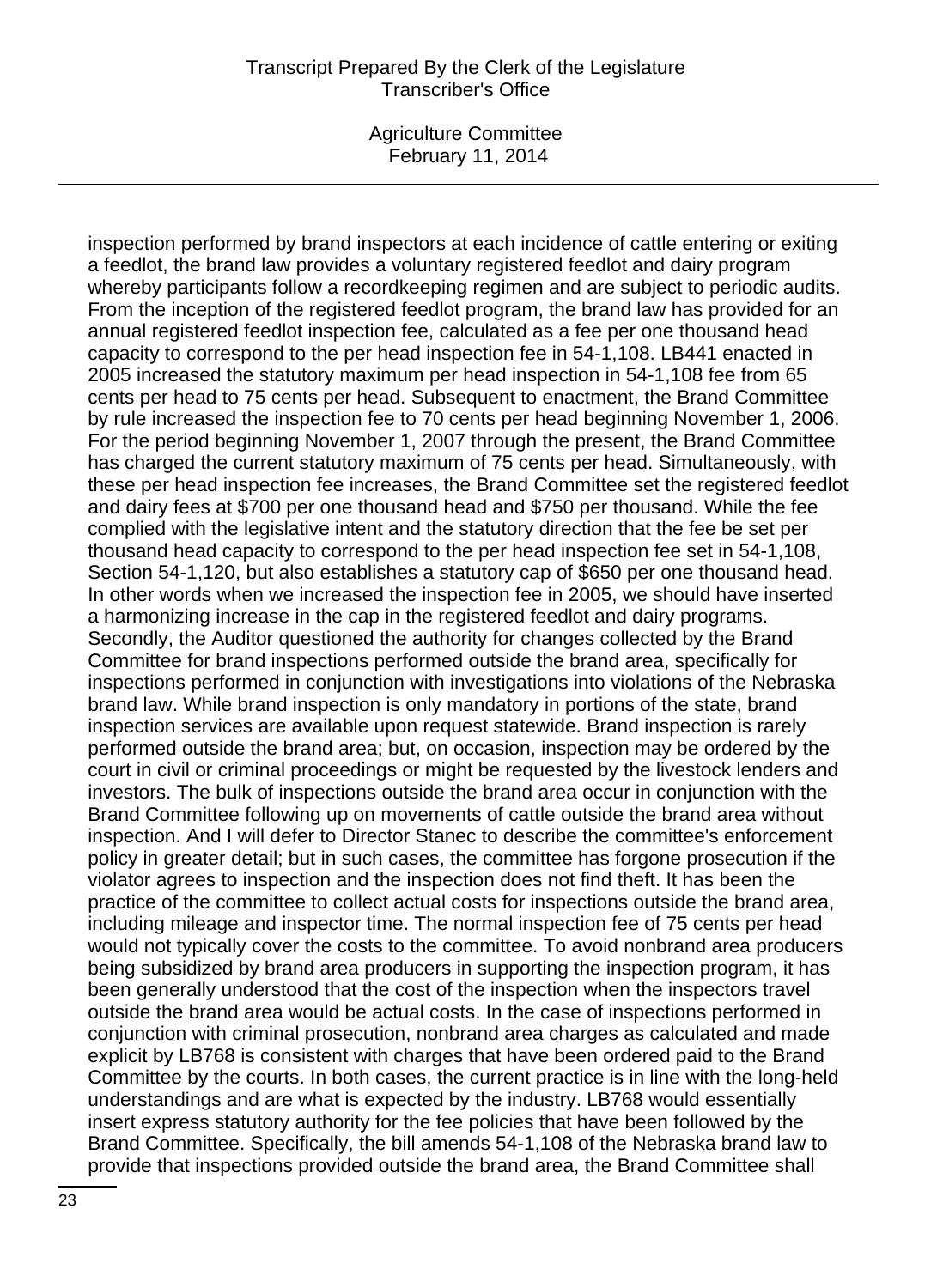collect in addition to the normal per head inspection fee, mileage and inspector time. While the audit of the Brand Committee only spoke to inspections performed as part of an investigation, LB768 would apply the formula for any brand inspection performed outside the brand area. Additionally, the bill simply deletes the statutory cap found on the registered feedlot and dairy section, leaving the instruction that the fee per thousand head be set to correspond to the per head inspection fee that exists. And anything about the change in calculation of registered feedlot or dairy fees charged per thousand head inventory, per thousand head capacity may be considered as well and we'll talk about that. And I would thank you and ask if there are any questions. [LB696]

SENATOR WALLMAN: Any questions? Thank you, Senator. Any proponents to this bill? [LB696]

LINDA ANDERSEN: Hello, Senators of the Ag Committee. It's nice to be here. My name is Linda Andersen, L-i-n-d-a A-n-d-e-r-s-e-n, chairman of the Nebraska Brand Committee. We support LB768 which would allow the Brand Committee to recoup expenses incurred when investigations lead outside the brand area. This happens about 12 to 18 times a year, average expense of \$75 to \$100 each. Usually these investigations involve leaving the brand area without an inspection. Getting the cattle inspected establishes proof of ownership, identifies any stray cattle that might be in the group, and helps educate the individuals and to bring them into compliance with the law, as Senator Schilz mentioned. The committee also supports striking the words on page 4, lines 18 and 19, which conflict with the rest of that paragraph. At this time, I would offer an amendment to LB768 under which fees for the registered feedlots would be assessed on average annual inventory rather than feedlot capacity as the law reads now. Are there any questions? [LB768]

SENATOR WALLMAN: Any questions for Ms. Andersen? Seeing none, thank you. [LB768]

LINDA ANDERSEN: Thank you. [LB768]

SENATOR WALLMAN: Next proponent. [LB768]

PETE McCLYMONT: Senator Wallman and members of the Ag Committee, for the record my name is Pete McClymont, P-e-t-e M-c-C-l-y-m-o-n-t. I'm the executive vice president for the Nebraska Cattlemen. Our board of directors and membership have voted to support LB768, so we appreciate Senator Schilz bringing the bill forward, and also wish to support the Brand Committee as they need to have these fees be specific to the efforts that they do, so. Senator Schilz did a thorough and meticulous job in bringing the issue to you. We are not aware of the amendment so we would like to see that first before we throw our support behind that. Not that we're against it, but we'll do that and work with the Brand Committee and Linda Anderson and Mr. Stanec. So with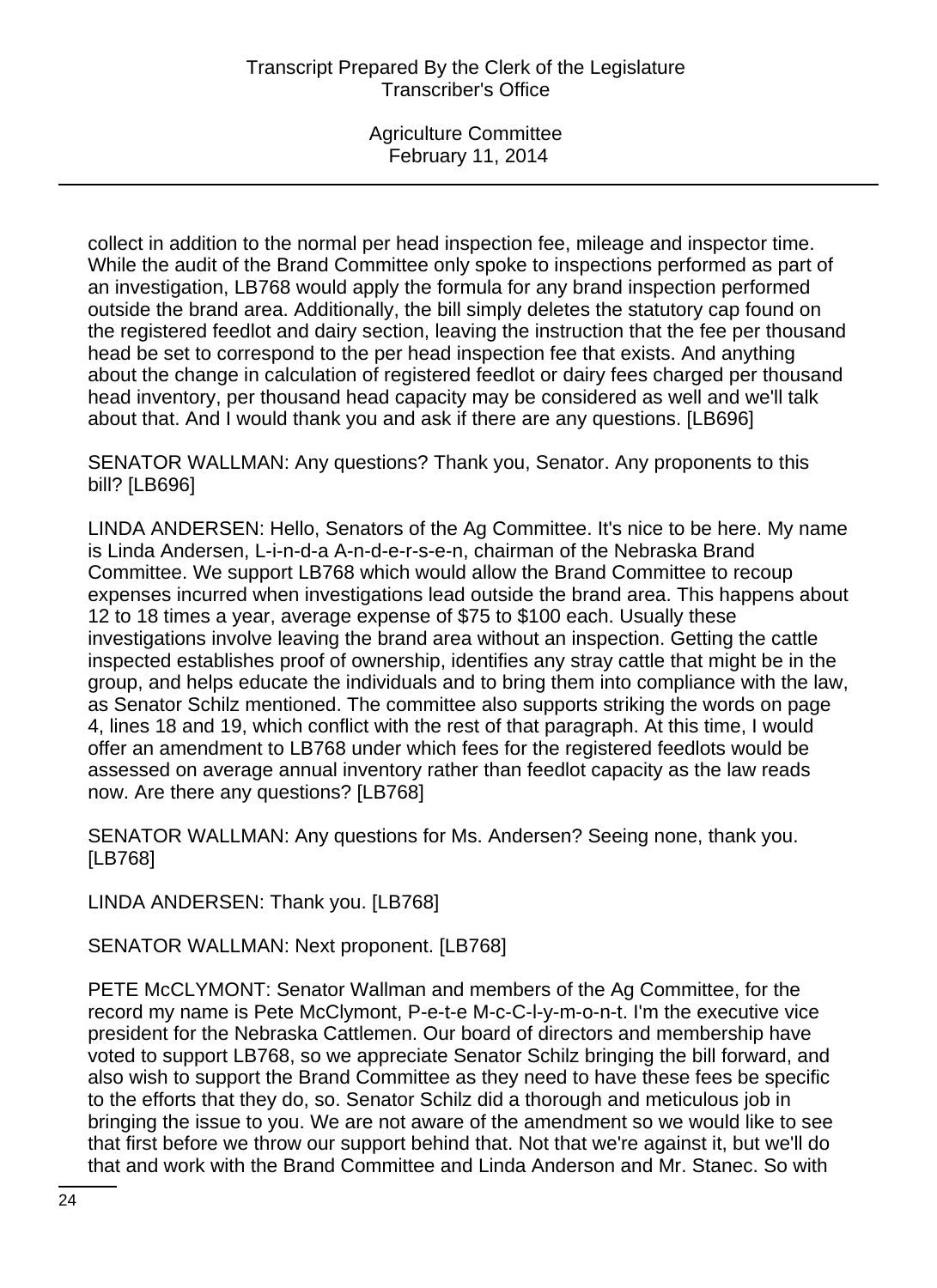that, I will conclude my testimony and be happy to help in any way possible. [LB768]

SENATOR WALLMAN: Any questions for Pete? Senator Hansen. [LB768]

SENATOR HANSEN: Mr. McClymont, what was your objection to the amendment? [LB768]

PETE McCLYMONT: There is none. I just...we hadn't...I just would like to sit and work with the committee and talk to them about it more thoroughly. [LB768]

SENATOR HANSEN: Okay. Thank you. [LB768]

SENATOR WALLMAN: Thank you, Senator Hansen. Any questions? Seeing none, thanks. [LB768]

PETE McCLYMONT: Thank you, Senator Wallman. [LB768]

SENATOR WALLMAN: Next proponent. [LB768]

JOHN HANSEN: Mr. Vice Chairman and members of the committee, for the record my name is John Hansen, J-o-h-n, Hansen, H-a-n-s-e-n. I'm the president of Nebraska Farmers Union and also their lobbyist. We are in support of LB768. It is a good thing to bring practice and intent consistent with the statute. And, unfortunately, the practice that we've been doing and what was intended to be done does not match up with the draft of the last bill. So we need it...we view this as a technical amendment but an important one, and the world will not significantly change based on how it operates should this bill pass, which is a good thing; and so we are in support of the original intent and also this bill. And thank you for your time and I'll be glad to answer any questions if you have any, if I might be able to do it. [LB768]

SENATOR WALLMAN: Any questions for Mr. Hansen? Seeing none, thank you. [LB768]

JOHN HANSEN: Thank you. [LB768]

SENATOR WALLMAN: Next proponent. [LB768]

STEVE STANEC: Good afternoon, Senator Wallman, Chairman Wallman and the Ag Committee. My name is Steve Stanec, first name is spelled S-t-e-v-e, last name is spelled S-t-a-n-e-c, stepping forward as a proponent. As Senator Schilz indicated, I might explain the policies or the current procedures of the Brand Committee relative to inspections outside the area. One thing is that the committee's longstanding history is that they want to educate versus prosecuting. If they can obtain compliance through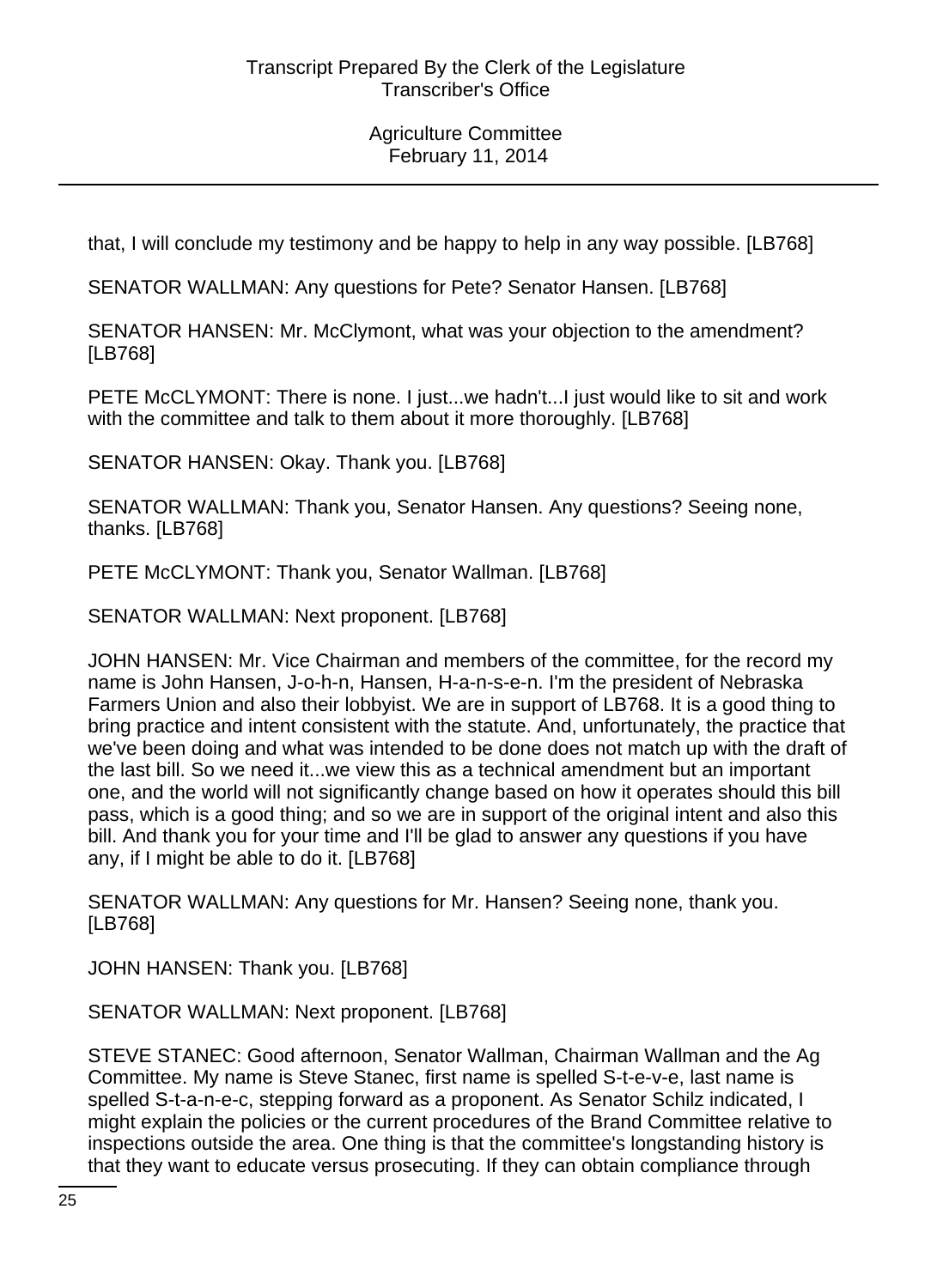Agriculture Committee February 11, 2014

education versus prosecution, that's what they want to achieve. So in doing that, the main goal is to ensure that any cattle that were shipped out of the area, inadvertently or intentionally, that they are viewed for ownership and any strays that may have strayed into the herd are returned to their rightful owners, etcetera. However, that takes our personnel away from their regular duties inside the area to perform those functions, it becomes time-consuming and costly. So that's the reason we've allowed for those producers to pay those expenses so we can obtain those goals. As far as the amendment that was offered, it has been a long time standing, and I look back through the minutes of the Nebraska Brand Committee and it dates back as far as 1971, the initial fees associated with the registered feedlot are based on their capacity. And every year then they pay a renewal fee that by statute says based on capacity. However, I found information dating back to 1971 that they were allowed to pay an average inventory which is because feedyards are rarely at their capacity. And it was more of a fair compensation or paying for their fees than on capacity given...there are certain times of the years they have no cattle in those feedyards. So in an attempt to be consistent with statute then, the committee would offer an amendment that they feel is fair to those feedyards; and the renewal would be based on average inventory, not capacity. I'd be glad to answer any questions that you might have. [LB768]

SENATOR WALLMAN: Any questions for Steve? Senator Johnson. [LB768]

SENATOR JOHNSON: It's kind of a technical...they will provide you the inventory or do you audit any of that or how do you monitor...? [LB768]

STEVE STANEC: We have one inspector that is titled a registered feedyard dairy inspector that does four inspections a year on their records, obtains their inventory at that time, at the end of the year takes those four inventory numbers and does an average and that's what they pay their fees assessed on. [LB768]

SENATOR JOHNSON: So you already have the system in place. [LB768]

STEVE STANEC: Yes, uh-huh. Yes. [LB768]

SENATOR JOHNSON: Okay. Thank you. [LB768]

SENATOR WALLMAN: Yes, go ahead. [LB768]

SENATOR BLOOMFIELD: Thank you, Senator Wallman. I'm going to follow along that line of questioning a little bit. Would we possibly do better assessing that value with the number of livestock on hand at the time of the inspection versus the average? [LB768]

STEVE STANEC: Well, we...here's our system. It goes in four times a year, gets the inventory at the time he's there, and then at the end, if their renewal comes due they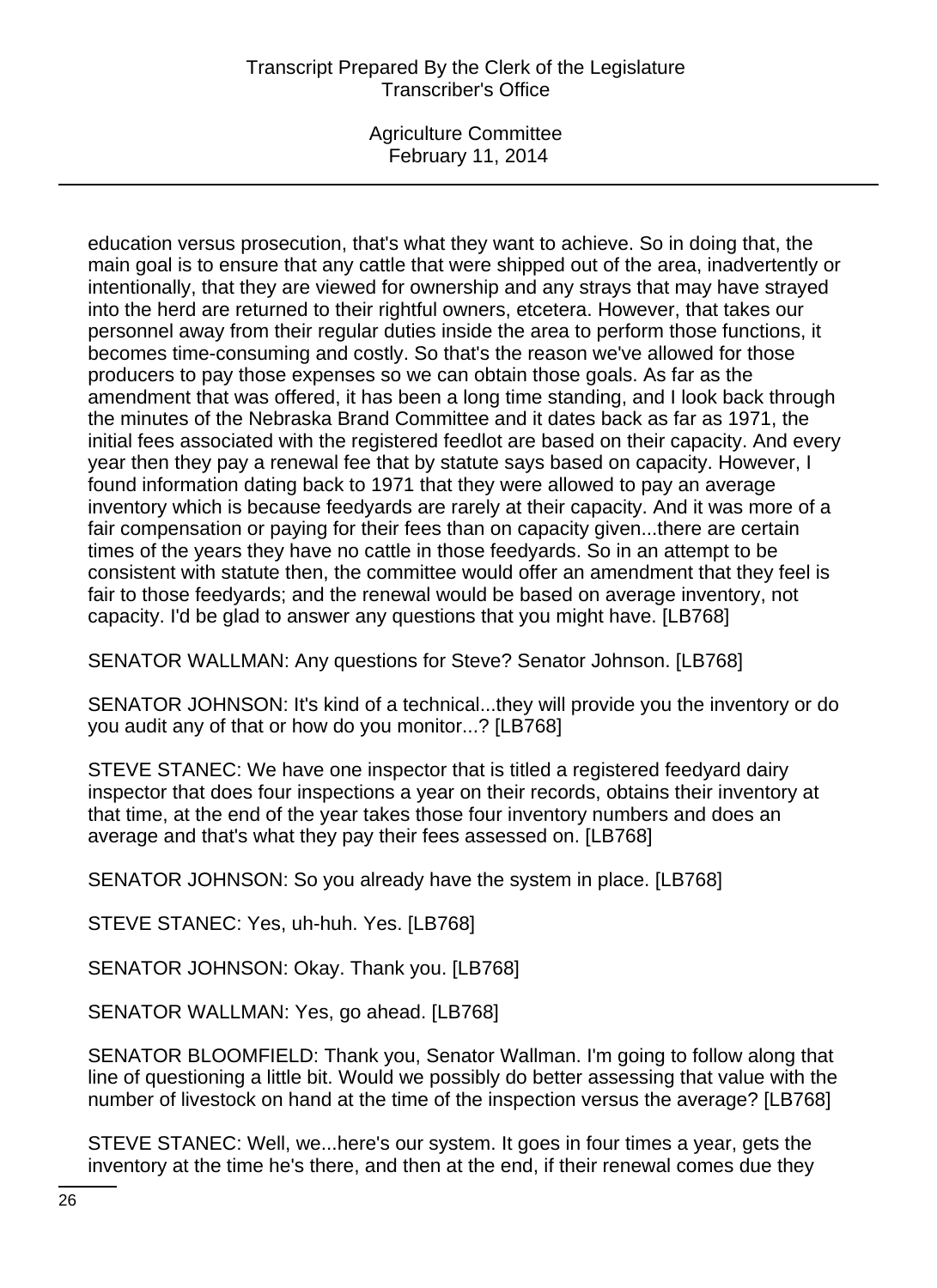take those four inventories, adds them up and then divides it by four, so that gives an average annual. The inspector might be there one time when they're at their capacity and then in the summer they might be at zero, so. And it's an annual fee that they pay. So if their renewal comes in July and they might have zero cattle in the feedlot, but if their renewal becomes in January, they might be at capacity. So this current system is what the...and the information that I found dates back to a meeting with the Nebraska Feeders Association when that still was in existence before it merged, and that was the fairest assessment that they believed was there to do that average inventory. [LB768]

SENATOR BLOOMFIELD: Okay. I'm going to need to look at that a little more just to pacify myself. [LB768]

SENATOR WALLMAN: Anybody else? I got one. I live in a nonbrand area so if I buy branded cattle, they're inspected before they leave your brand area? [LB768]

STEVE STANEC: Yes, that is correct. That's the statutory requirement that they are inspected. Obviously from testimony, we have instances that does not happen. [LB768]

SENATOR WALLMAN: Yeah, I understand. Thank you. Any other proponents? I think that's all. Any other proponents? Opponents? Neutral? That concludes the hearing on LB768. Thank you. Oh, closing, excuse me. Would you like to close? [LB768]

SENATOR SCHILZ: That's okay. Nope. Everybody seems to be okay, so we won't worry about that. (Laughter) Thank you very much and we'll...oh, Senator Davis is here. At this time we will go ahead and start the hearing on LB846; and Senator Davis, you're welcome to open. Welcome to the Ag Committee. [LB768]

SENATOR DAVIS: Thank you, Senator Schilz and members of the Ag Committee. I am Al Davis and I represent the 43rd Legislative District. Before I start, I'd just like to say that several of us think you should live in a brand inspection area, Senator Wallman. (Laughter) [LB846]

SENATOR WALLMAN: Time out. (Laugh) [LB846]

SENATOR SCHILZ: We're here to introduce LB846. Thank you. (Laugh) [LB846]

SENATOR LATHROP And stir the pond. [LB846]

SENATOR DAVIS: I am here to introduce LB846. This bill would establish authority for Brand Committee inspectors to perform cattle brand inspections when they are asked to do so in territory adjoining the counties that are now within the mandatory brand inspection area. This expanded area would be known as the brand inspection service area. This legislation came about as a result of interim study hearings held during 2013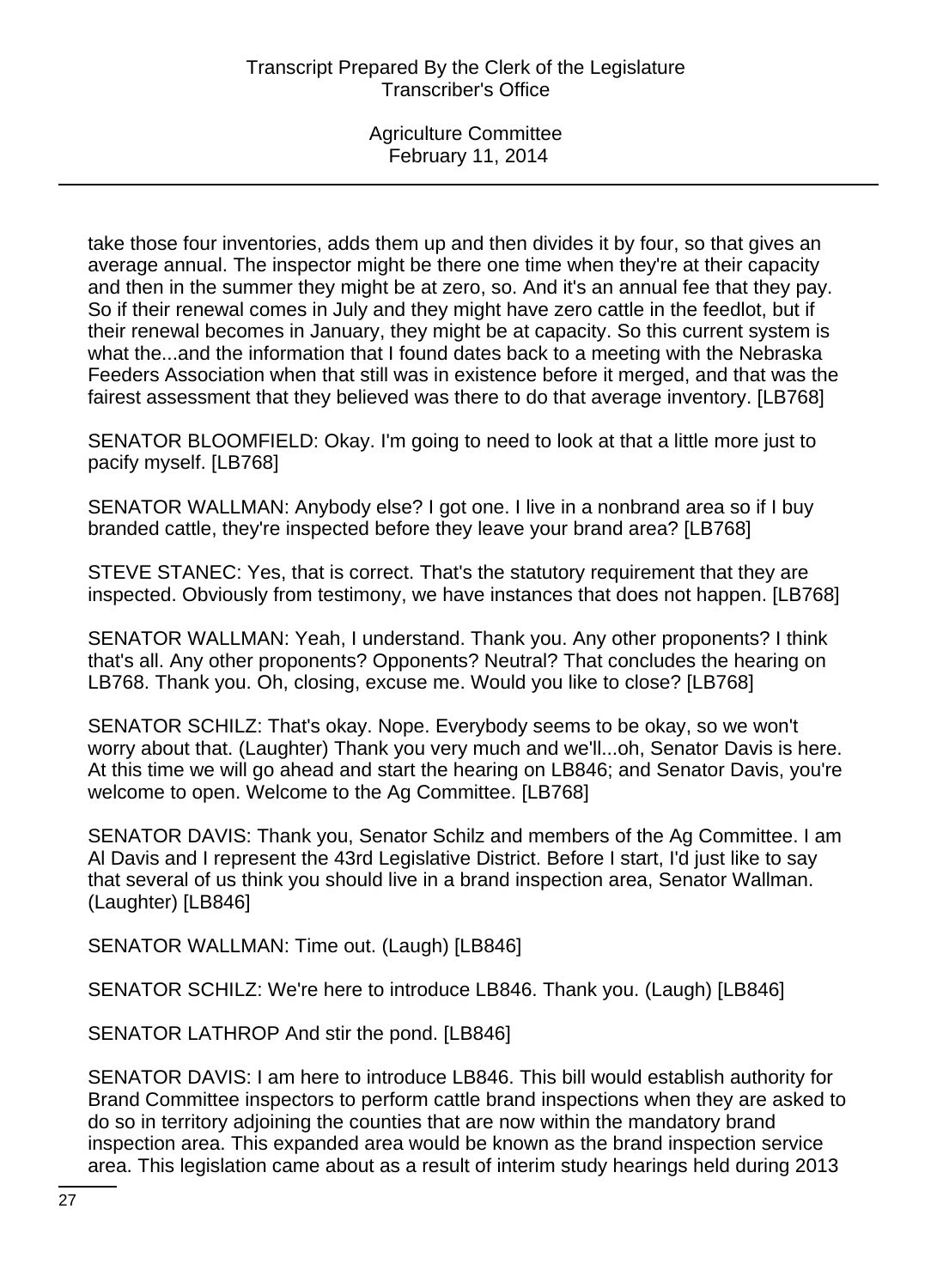Agriculture Committee February 11, 2014

which considered establishing a statewide brand inspection area. Certain Nebraska residents living outside the brand inspection area will benefit by extending brand inspection opportunities to residents of counties adjacent to the brand inspection area should livestock they own be shipped to states which require brand documents and proof of ownership for entry into those states. The constituents in the proposed service area who would like to have brand inspection performed currently are unable to do so because the Brand Committee believes its inspectors cannot do so without statutory authority. The service area would adjoin the counties and parts of counties that are now within the mandatory brand inspection area so this expanded service area would be limited in size. In addition the development of the brand inspection service area may stimulate more interest in moving that particular county into the brand inspection area by local residents once the benefits of brand inspection are known by those residents. LB846 would give authority to brand inspectors to perform inspections in these areas when asked to do so and to charge the statutory fees for this service. Brand inspections would also be provided for strays that are captured in the new inspection service area. LB846 would require a bill of sale for cattle to include the amount collected from the buyer for the beef checkoff program. This would provide a mechanism through which to verify the collection and disposition of checkoff dollars. I would be happy to answer any questions. [LB846]

SENATOR SCHILZ: Thank you, Senator Davis. Any questions for Senator Davis? Senator Johnson. [LB846]

SENATOR JOHNSON: Knox County, being half and half, which way does that go in this bill? [LB846]

SENATOR DAVIS: I would...the other half of the county would be in the service area. [LB846]

SENATOR JOHNSON: So just half of that county? [LB846]

SENATOR DAVIS: Yes. Half is in the inspection area already. The other half would be... [LB846]

SENATOR JOHNSON: Right. So we're not moving that one as the one bill proposed. [LB846]

SENATOR DAVIS: No. [LB846]

SENATOR JOHNSON: Okay. So in that case it's only half of a county affected, not that half and half of the next. [LB846]

SENATOR DAVIS: Right. [LB846]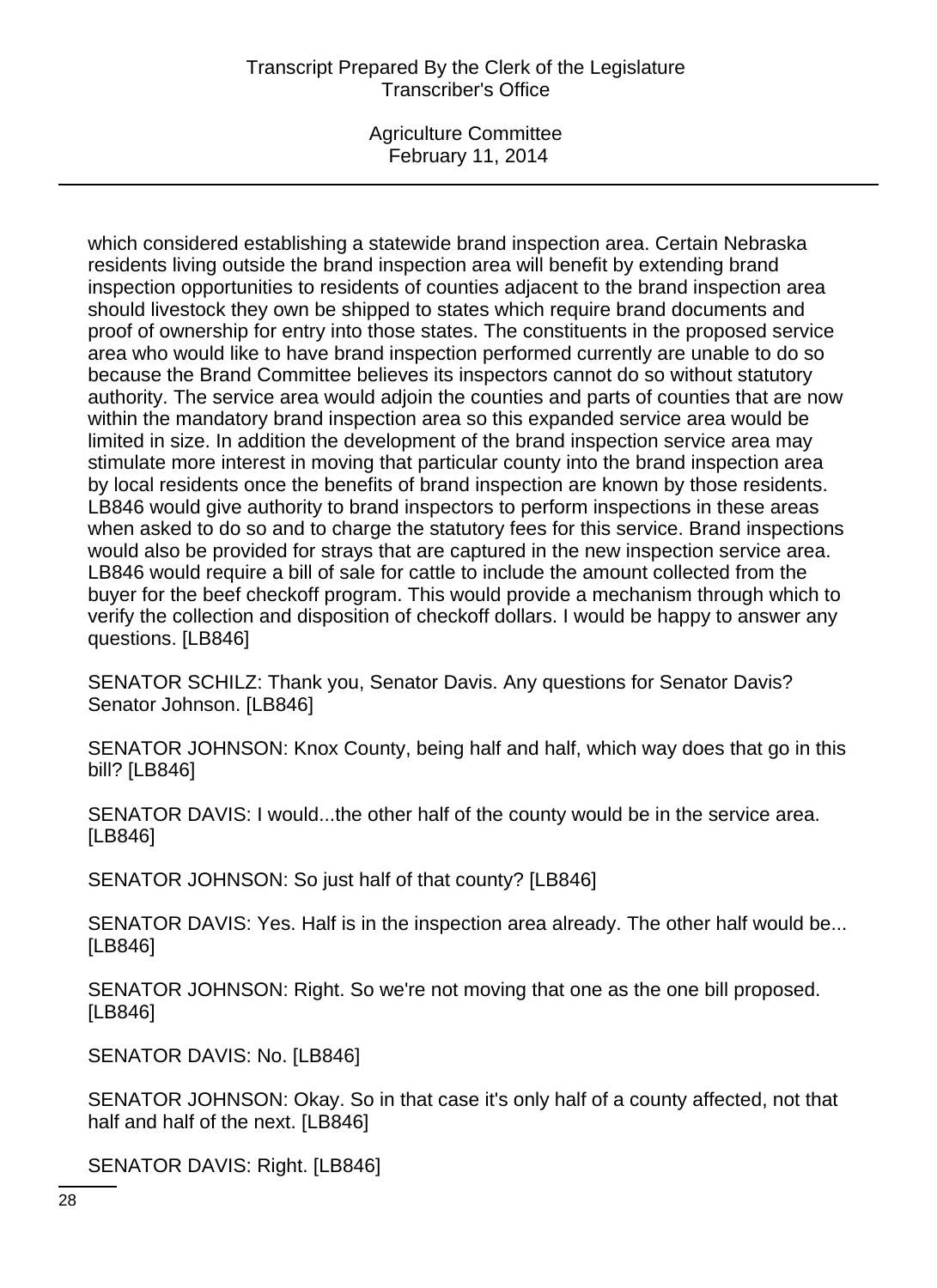SENATOR JOHNSON: Okay. [LB846]

SENATOR SCHILZ: Thank you, Senator Johnson. Any other questions for Senator Davis? [LB846]

SENATOR JOHNSON: I have another question. [LB846]

SENATOR SCHILZ: Yes, sir. [LB846]

SENATOR JOHNSON: There's some people in the eastern part of the state that would like to be in the brand inspection area. I've visited with those people and there's...I'll stop there and say, as Senator Chambers would say, this is for the record. They would like to be in the brand inspection area because they own land within the brand inspection and they transport back and forth, and they would like some kind of a program to exempt them from brand inspection. And right now, you know, if you're in a neighboring county you're probably going to be still in it. My situation is, I told them we worked on an amendment and I said to Rick and Senator Schilz that I would not introduce that as an amendment because I knew there would be opposition, but I do want to try and work and see if there is a way to accommodate those and then I think we've got everybody that wants to be in, in. That's... [LB846]

SENATOR DAVIS: And you had mentioned that to me, Senator Johnson, when we introduced the bill and I did contact Mr. Stanec and I believe if he's going to testify on this bill he could probably enlighten you as to what some of the problems are with trying to do that. Essentially what you'd be doing is sort of extending this whole service area to the entire state and that's going to become more problematic than you might think, but I'm going to let Mr. Stanec deal with that question. [LB846]

SENATOR JOHNSON: Yeah, that's fine. Thank you. [LB846]

SENATOR SCHILZ: Thank you, Senator Johnson. Any other questions for Senator Davis? Seeing none, thank you for your opening. And will you stick around for closing? [LB846]

SENATOR DAVIS: I think so. [LB846]

SENATOR SCHILZ: Okay. Thank you very much. At this point, we will take proponent testimony on LB846. Don't be shy. [LB846]

PETE McCLYMONT: Chairman Schilz and members of the Ag Committee, for the record my name is Pete McClymont, P-e-t-e M-c-C-l-y-m-o-n-t. I'm the executive vice president of Nebraska Cattlemen. We're here to support Senator Davis' bill and we are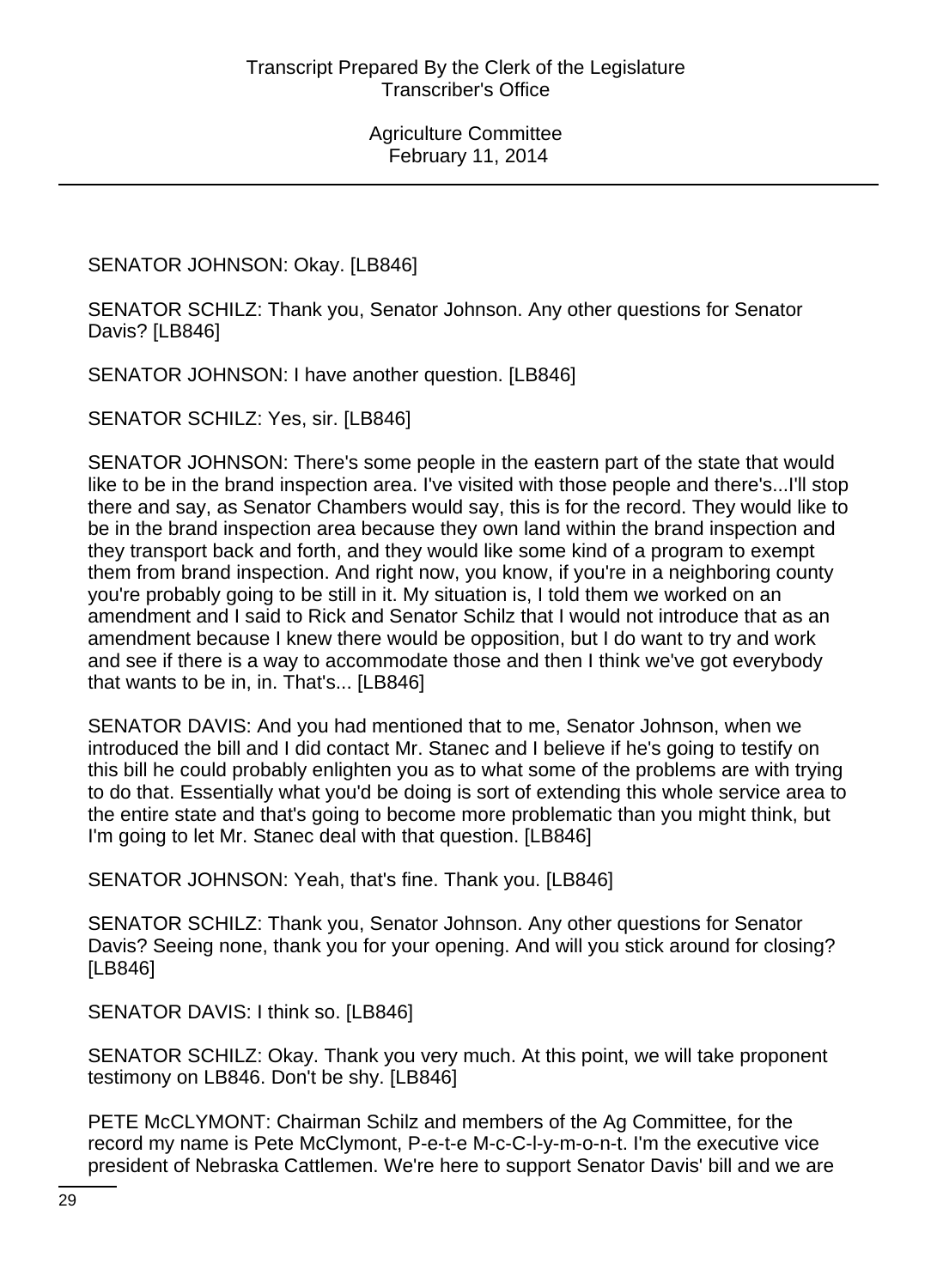in strong support of LB846. NC supports this bill as a way to determine the need and/or desire for brand inspection outside of the current inspection area. The passage of this bill would be one method to test if producers' needs are changing related to brand inspection. Furthermore, the bill requires the bill of sale for cattle transferred include a notation on the amount of money collected for the Beef Promotion and Research Order. As supporters of the Beef Promotion and Research Order, we have for many years provided our members with a complimentary bill of sale upon request and that document has a place to note the checkoff has been paid on the cattle bill of sale transfers. We look forward to the implementation of LB846 and the resulting data that has developed. With that, I will conclude my testimony. [LB846]

SENATOR SCHILZ: Thank you, Mr. McClymont. Any questions for Mr. McClymont? Senator Johnson. [LB846]

SENATOR JOHNSON: For the record, you represent all the cattlemen in Nebraska, right? [LB846]

PETE McCLYMONT: Yes, sir. On both sides of the line. [LB846]

SENATOR JOHNSON: Okay. Would you be willing to sit in and work on a possible way to satisfy those people in counties that are not adjacent to the brand inspection area? [LB846]

PETE McCLYMONT: Absolutely. [LB846]

SENATOR JOHNSON: Thank you. [LB846]

SENATOR SCHILZ: Thank you, Senator Johnson. Any other questions for Mr. McClymont? Seeing none, thank you for your testimony. Appreciate it. Next proponent. [LB846]

JIM PAPPAS: Mr. Chairman and committee members, my name is Jim Pappas, P-a-p-p-a-s. I'm here today representing the Independent Cattlemen of Nebraska, the other people. (Laughter) And basically I'm here to say, you know, I was going to testify on Senator, the Chairman's bill too, but it's kind of like me too, typed on his, so we need his bill. I think this bill needs to be passed. It clarifies things. If the committee is interested in conserving a lot of floor debate and a lot of other things and paperwork, it's probably the easiest thing to do was do away with Senator Davis' bill and just put the bill...put the entire state in the brand area out and that way it eliminates the need for some of Senator Schilz's bill and some of Senator Davis' bill and that also eliminates the talk about working on any other type of the border things. [LB846]

SENATOR SCHILZ: Thank you, Mr. Pappas. Any questions for Mr. Pappas? Seeing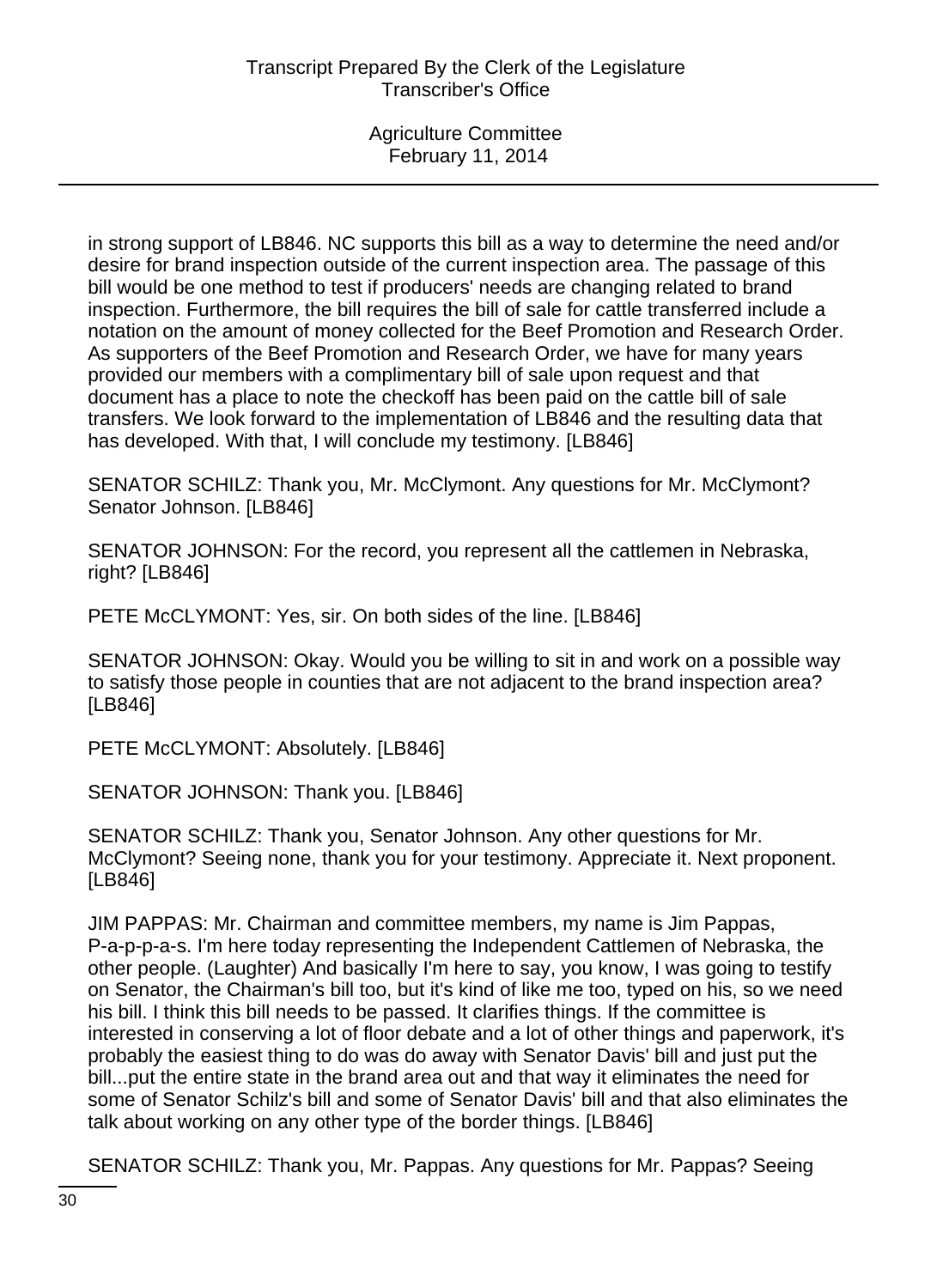none, thank you for your testimony. Appreciate it. Next proponent. Welcome. [LB846]

JOHN HANSEN: Mr. Chair and members of the committee, for the record my name is John Hansen, J-o-h-n, Hansen, H-a-n-s-e-n, and I'm still the president of the Nebraska Farmers Union. Thank you again for this opportunity to appear before the committee today. We are in support of LB846. It seems like a fairly simple cost-effective way to help service those adjoining areas to the brand area, and so it's, I think, more of a smaller, more appropriate administrative approach that makes good sense, and we view it in that way. So it helps make things, I think, easier and more appropriate for the brand folks and that's probably also an area where you're likely to have more requests for inspection and all of those things. And I would not be quite as sweeping as the previous testifier in recommendations, but I would suggest that it looks like to me that maybe these two bills could get hitched as they would go to the floor, and I would recommend to the committee favorable consideration for both of these bills again. And thank you for your time and consideration, and with that I'll end my testimony and answer any questions if I could. [LB846]

SENATOR SCHILZ: Thank you, Mr. Hansen. Any questions for Mr. Hansen? Seeing none, thank you very much for your testimony. [LB846]

JOHN HANSEN: You bet. Thank you. [LB846]

SENATOR SCHILZ: Further proponents on LB846. [LB846]

LINDA ANDERSEN: My name is Linda Andersen, L-i-n-d-a A-n-d-e-r-s-e-n. I'm speaking on behalf of the Nebraska Brand Committee as a proponent to LB846 which would allow the creation of the brand inspection service area. This would expand to the boundary...the bordering counties and parts of counties and would subject them to the benefits provided by brand inspection which we know, proof of ownership, and also a clear and proven method of handling the stray cattle that would show up in these areas. Fees for the inspection within the service area would be consistent with the fees in the brand inspection area proper. Again, we support LB846. [LB846]

SENATOR SCHILZ: Thank you very much, Ms. Andersen. Any questions? Senator Hansen. [LB846]

SENATOR HANSEN: I have one. Thank you for coming clear down to Lincoln today. I have one question about the amount of fees that are charged plus the surcharge. Is there any particular feeling one way or the other about covering the actual expenses of the Brand Committee? [LB846]

LINDA ANDERSEN: We really don't have any data to look at. We're thinking we've got inspectors fairly close to that line already, so probably...you know, obviously, it could be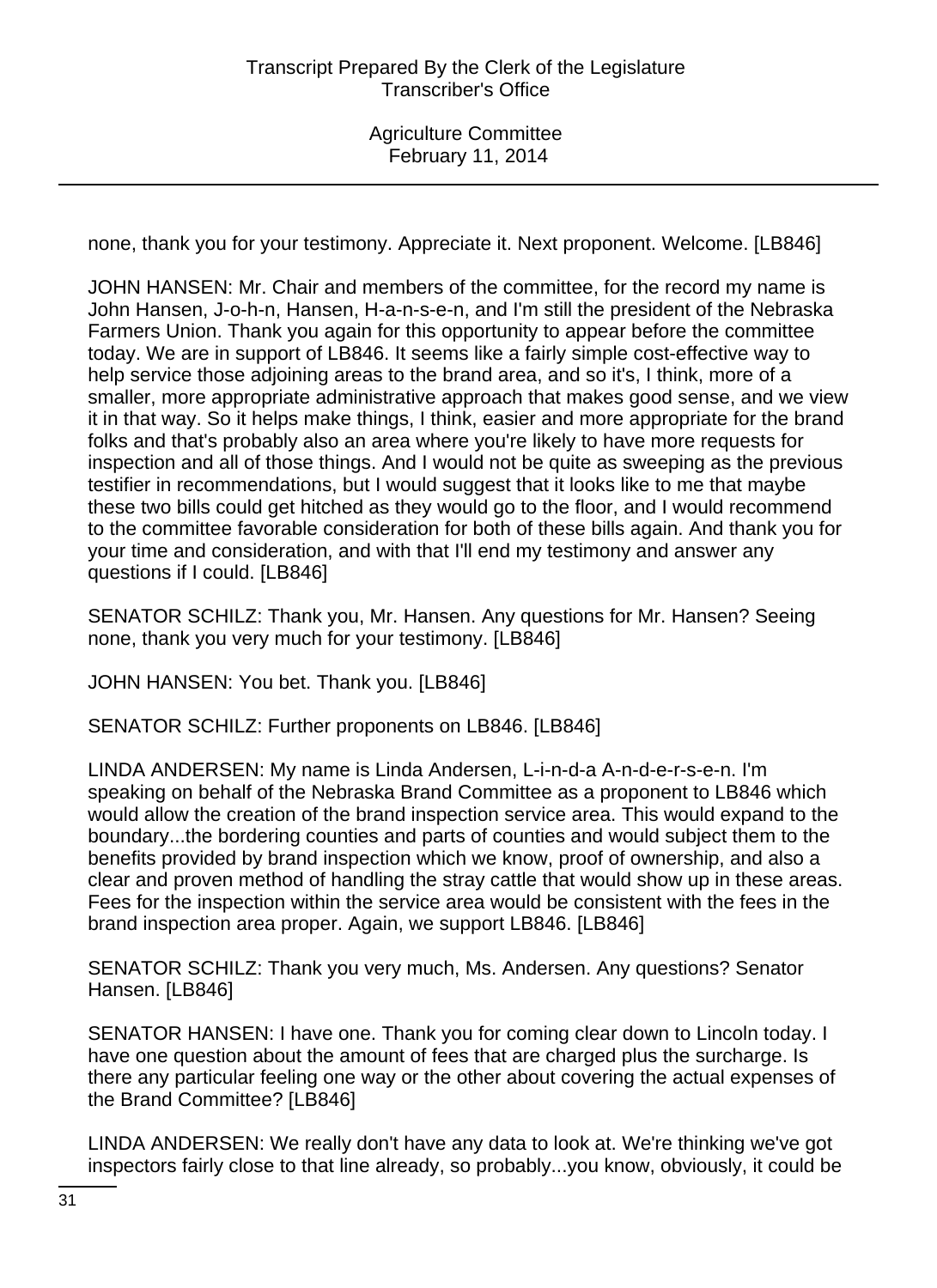some extra expense but we don't think a great deal and especially when probably most of those inspections would have a surcharge attached. [LB846]

SENATOR HANSEN: Okay. Thank you. [LB846]

SENATOR SCHILZ: Thank you, Senator Hansen. Any other questions? Seeing none, thank you, Ms. Andersen for your testimony. [LB846]

LINDA ANDERSEN: Thank you. [LB846]

SENATOR SCHILZ: Further proponents of LB846? [LB846]

STEVE STANEC: Senator Schilz, members of the Ag Committee, my name is Steve Stanec, S-t-a-n-e-c is the last name, S-t-e-v-e is the first name, executive director of the Nebraska Brand Committee. I, as the administrator of the Brand Committee, step forward in support of this bill. I do get calls on occasion for inspections to be performed out of the brand inspection area. Currently, as we understand it, we don't have the statutory authority to assess those fees outside the brand area, so we basically turned those people down. Also I'm stepping forward in anticipation that Senator Johnson might have a question relative to his concerns. (Laughter) [LB846]

SENATOR SCHILZ: Thank you, Mr. Stanec. Any questions? [LB846]

SENATOR JOHNSON: Well, I think you know my question and I understand a little bit where you're coming from, but they have two issues. One is, and they can correct this to a certain extent, one of them is when they're out there they travel a long ways to get out there. I mean it's not across the world but it's quite a ways for them, and to get the inspector there and that inconvenience to that, plus they do it every year and it's just an additional expense to them per animal. You know, it's not the biggest expense out there but it's just the frustration more than anything, and I said I would try and work to see if there's a way; and so if we can sit down and talk about it down the road, I'll be fine. [LB846]

STEVE STANEC: Some of your constituents have expressed their concerns to me directly. I understand their situation relative to the convenience. It's no more inconvenient for them than it is for those that reside in the brand area and obtain a brand inspector. I did see a rough draft. A lot of concerns came to mind. One of those is, it's not limited to the eastern one-third of Nebraska as it's written. I understand it could apply to someone from California. There's no restriction on where those cattle are bringing...or those people reside that are bringing cattle into the state. That's one of them. The other issue is they come in, they leave, there's never an opportunity to put those animals before a third party to determine that they didn't inadvertently or intentionally take one of the neighbor's animals home. It's not consistent with our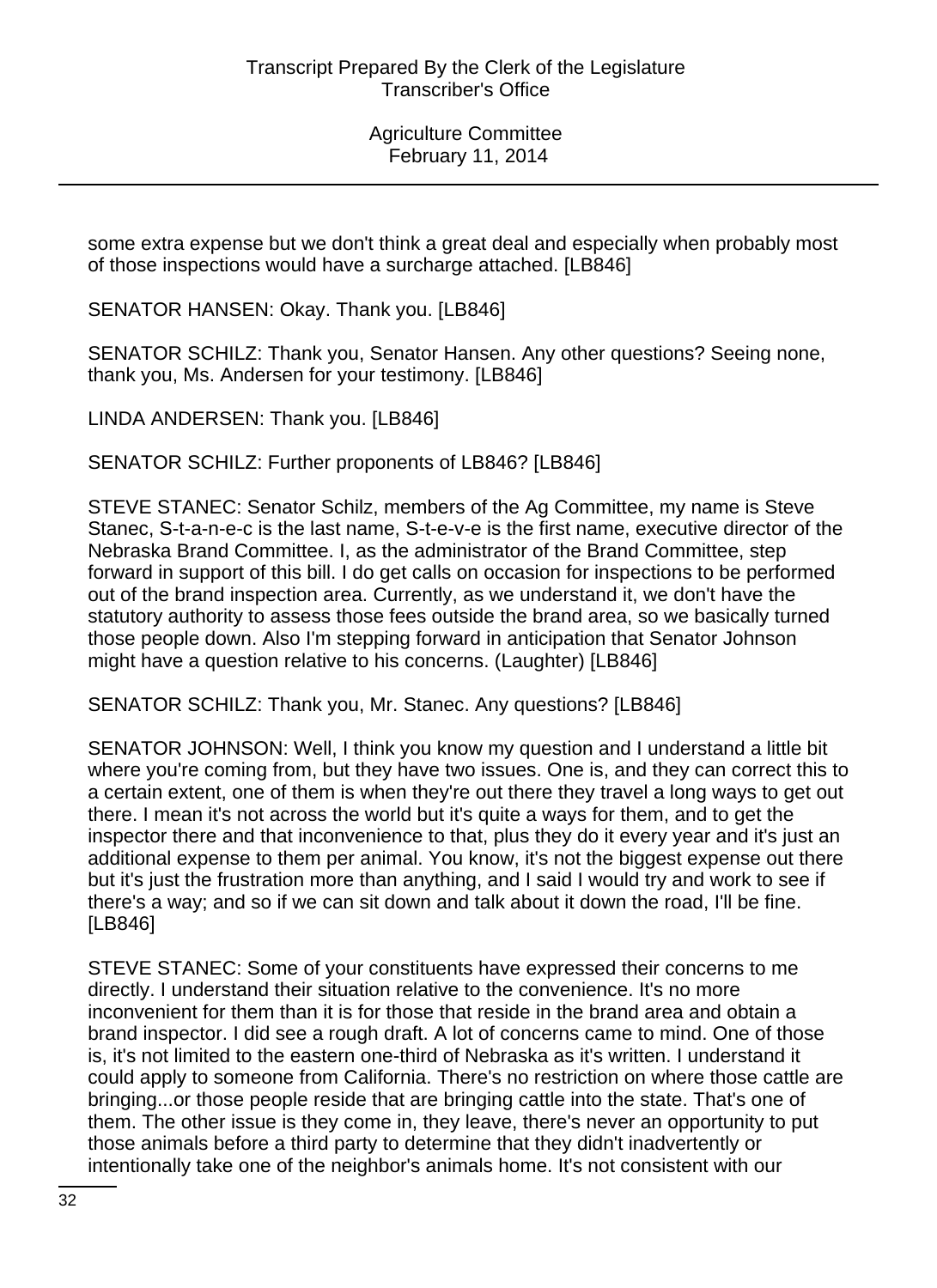grazing permit which requires at point of shipment beyond the land description in the permit that they do call a brand inspector and they inspect those animals before they go to a point beyond that to ensure that there are no strays, predominantly; that's the reason for it, that there are no strays. So there are some things that I think we need to be concerned about and maybe take a good hard look at it and see if there's some compromise that can be brought. I think where you're going to find an issue is the neighbors inside the brand area, 99 percent of the neighbors and the people that are bringing cattle in get along great, but there's a small percentage that don't and they would be calling my office and saying my neighbor left out of the brand area without inspection and I think one of my animals is in there. How do we recoup the expenses of driving to Wahoo, Saunders County, to ensure that it wasn't there? [LB846]

SENATOR JOHNSON: Well, and I've talked with them a little bit and there's probably some things that I think could be put in there in order to help safeguard that, but we can work on that. And I appreciate at least your willingness to sit down and maybe sit down with some of them and we'll resolve this one. [LB846]

STEVE STANEC: Right. Right. [LB846]

SENATOR SCHILZ: Thank you. Senator Wallman. [LB846]

SENATOR WALLMAN: Thank you, Chairman Schilz. Yeah, thanks for coming. And, you know, I'm always interested in what other states do. I was watching RFD, and the big JH Ranch, I think a million and some acres. And does the whole state of Texas have a brand? [LB846]

STEVE STANEC: They have brand inspection at their auction markets. Cattle may leave that state without brand inspection but they do require a health inspection. But no, Texas only has brand inspection at the livestock markets. [LB846]

SENATOR WALLMAN: Thank you. [LB846]

SENATOR SCHILZ: Thank you, Senator Wallman. Any other questions for Director Stanec? Senator Johnson. [LB846]

SENATOR JOHNSON: I have another, a little different subject, and...sorry about that. One of the things that we heard in the brand inspection area when we were out on the interim hearing was the collection of the fees, and there seemed to be a concern that the eastern part of the state, that outside the brand area, there's a lot of slippage. And one thing I learned that I was not aware of before was...well, two things. One, that every time there's a transfer of ownership there's a dollar fee. I just...originally I thought it was just at slaughter time or a one-time fee, but I understand that the numbers maybe add up to maybe two and half times average, or maybe three times, that animal is sold, and